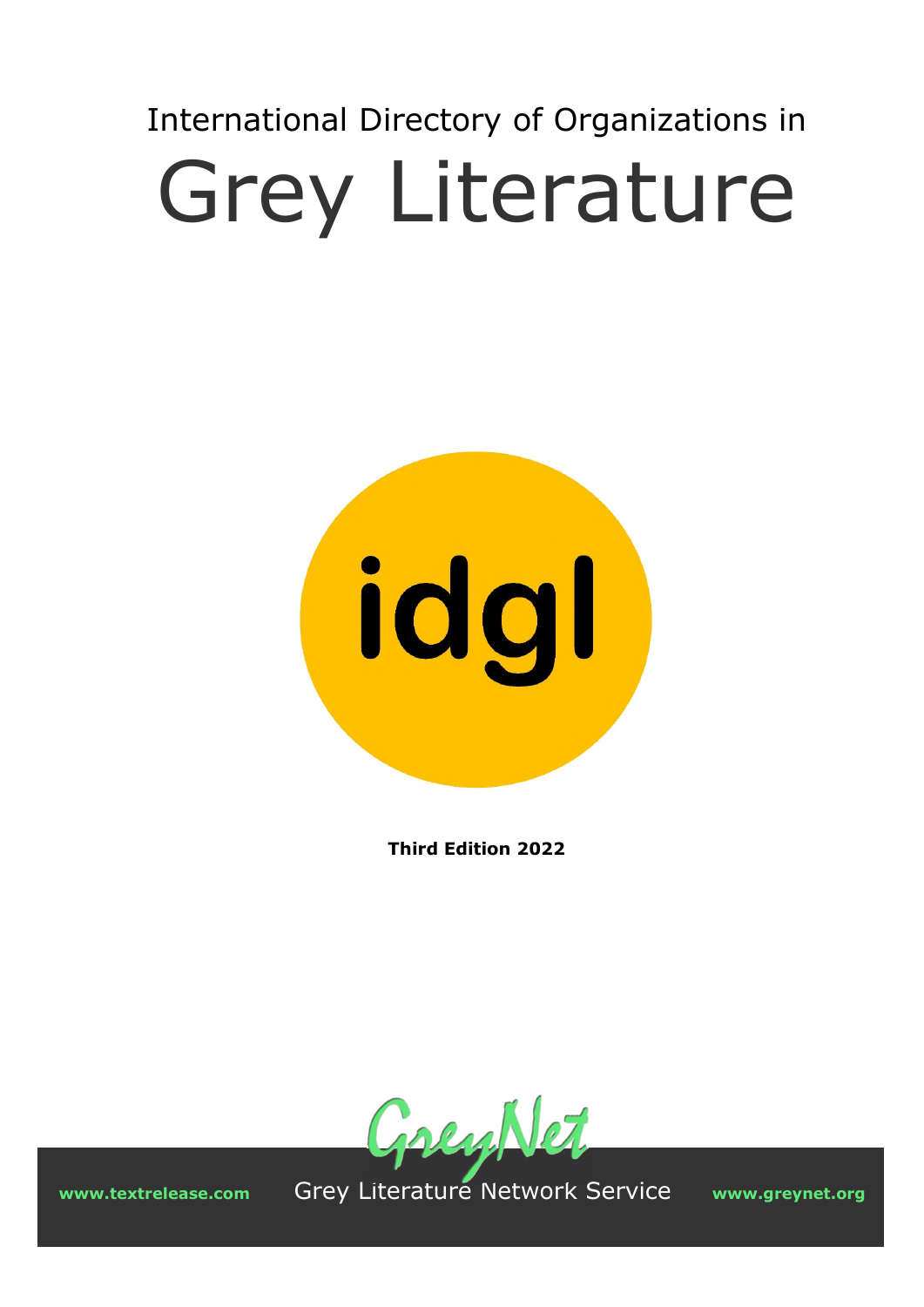#### **Introduction**

This revised and expanded edition of the International Directory of Organizations in Grey Literature, IDGL includes a record of each organization's URL (Uniform Resource Locator) and ROR (Research Organization Registry) ID. The ROR-ID record further allows for the inclusion of other linked and persistent identifiers such as the organization's GRID (Global Research Identifier), ISNI (International Standard Name Identifier), Crossref Funder ID, and Wikidata. Organizations are listed under the country in which they reside and appear in alphabetical order. Each organizational entry is assigned one of four sector codes: Academics – ACAD, Government – GOVT, Business – BUSN, or Other – OTHR. An organization's entry in the directory indicates that one or more persons within that organization have contact with GreyNet International, that the organization has an assigned ROR ID, and that the organization is currently included on GreyNet's Distribution List.

#### **GreyNet International has contacts in 45 Countries worldwide via its Distribution List**

| Algeria   |
|-----------|
| Australia |
| Austria   |
| Belgium   |
| Benin     |
| Brazil    |
| Cameroon  |
| Canada    |
| China     |

Colombia Czech Republic Egypt France Germany Greece Hungary India Iran

Ireland Italy Jamaica Japan Kenya Korea Luxembourg Malaysia Netherlands

- Norway Pakistan Philippines Poland Portugal Romania Russia Saudi Arabia Slovak Republic
- Slovenia South Africa Spain Sweden Switzerland United Kingdom United States Uruguay Zimbabwe



International Directory of Organizations in Grey Literature, IDGL / compiled by Dominic Farace, GreyNet. Grey Literature Network Service – TextRelease : Amsterdam, 2022. – 3rd edition revised and expanded. – 25 p. – ISBN 978-90-77484-41-8.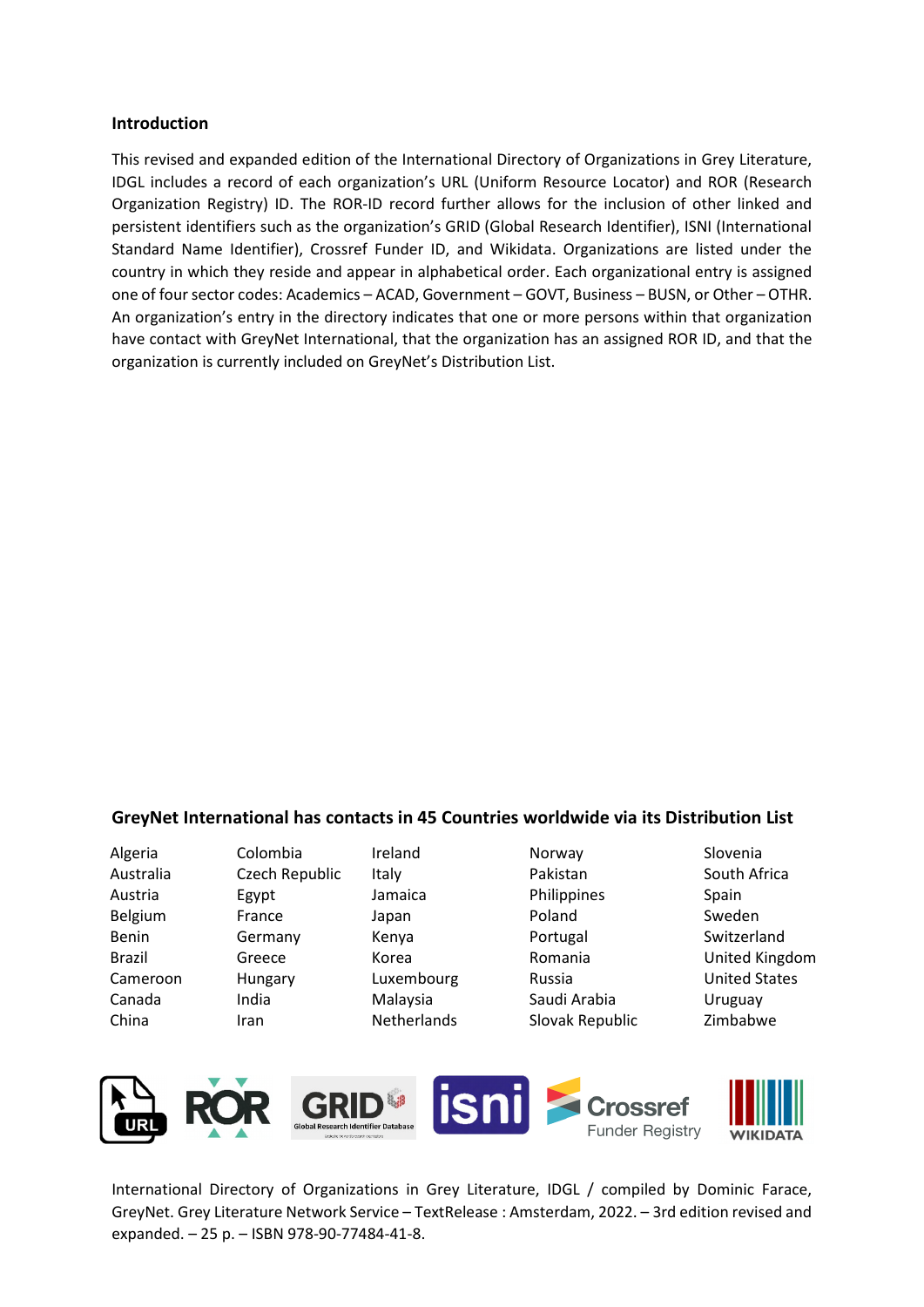# **A L G E R I A**

#### **Research Center of Scientific and Technical Information, CERIST**

<http://www.cerist.dz/index.php/fr/> ROR ID<https://ror.org/01k1bte55> GRID [grid.463161.7](https://grid.ac/institutes/grid.463161.7) ISNI [0000000122208820](http://isni.org/isni/0000000122208820) GOVT

#### **Université Djilali Bounaama Khemis Miliana**

<http://www.univ-km.dz/> ROR ID<https://ror.org/05n2gzs35> GRID [grid.442455.6](https://grid.ac/institutes/grid.442455.6)  ISNI [0000000405474002](http://isni.org/isni/0000000405474002) Wikidata [Q30294234](https://www.wikidata.org/wiki/Q30294234) ACAD

#### **University Constantine 2**

<http://www.cerist.dz/index.php/en/> ROR ID<https://ror.org/056mctw68> GRID [grid.473748.b](https://grid.ac/institutes/grid.473748.b)  ISNI [0000000446550235](http://isni.org/isni/0000000446550235) Wikidata [Q19600070](https://www.wikidata.org/wiki/Q19600070) ACAD

#### **A U S T R A L I A**

# **Analysis & Policy Observatory, APO**

<http://apo.org.au/> ROR ID<https://ror.org/036s3gz19> GRID [grid.482043.9](https://grid.ac/institutes/grid.482043.9) Wikidata [Q17022254](https://www.wikidata.org/wiki/Q17022254) **OTHR** 

#### **Australian National University**

<http://www.anu.edu.au/> ROR ID<https://ror.org/019wvm592> GRID [grid.1001.0](https://grid.ac/institutes/grid.1001.0)  ISNI [0000000121807477](http://isni.org/isni/0000000121807477) Crossref Funder ID [501100000995](https://api.crossref.org/funders/501100000995) Wikidata [Q127990](https://www.wikidata.org/wiki/Q127990) ACAD

#### **Flinders University**

<https://www.flinders.edu.au/> ROR ID<https://ror.org/01kpzv902> GRID [grid.1014.4](https://grid.ac/institutes/grid.1014.4)  ISNI [0000000403672697](http://isni.org/isni/0000000403672697)  Crossref Funder ID [501100001785](https://api.crossref.org/funders/501100001785) Wikidata [Q15575](https://www.wikidata.org/wiki/Q15575) ACAD

#### **National Library of Australia, NLA**

https://www.nla.gov.au/ ROR ID<https://ror.org/04yvjg468> GRID [grid.453984.7](https://grid.ac/institutes/grid.453984.7)  ISNI [0000000403856840](http://isni.org/isni/0000000403856840) Crossref Funder ID [501100001074](https://api.crossref.org/funders/501100001074) Wikidata [Q623578](https://www.wikidata.org/wiki/Q623578)  GOVT

#### **Swinburne University of Technology, SWIN**

<https://www.swinburne.edu.au/> ROR ID<https://ror.org/031rekg67> GRID [grid.1027.4](https://grid.ac/institutes/grid.1027.4) ISNI [0000000404092862](http://isni.org/isni/0000000404092862) Crossref Funder ID [501100001781](https://api.crossref.org/funders/501100001781) Wikidata [Q787234](https://www.wikidata.org/wiki/Q787234)  ACAD

#### **Torrens University**

<https://www.torrens.edu.au/> ROR ID<https://ror.org/0351xae06> GRID [grid.449625.8](https://grid.ac/institutes/grid.449625.8) ISNI [0000000446542104](http://isni.org/isni/0000000446542104)  Wikidata [Q7827033](https://www.wikidata.org/wiki/Q7827033)  ACAD

#### **A U S T R I A**

# **International Atomic Energy Agency, IAEA**

<https://www.iaea.org/> ROR ID<https://ror.org/00gtfax65> GRID [grid.435620.6](https://grid.ac/institutes/grid.435620.6) GOVT



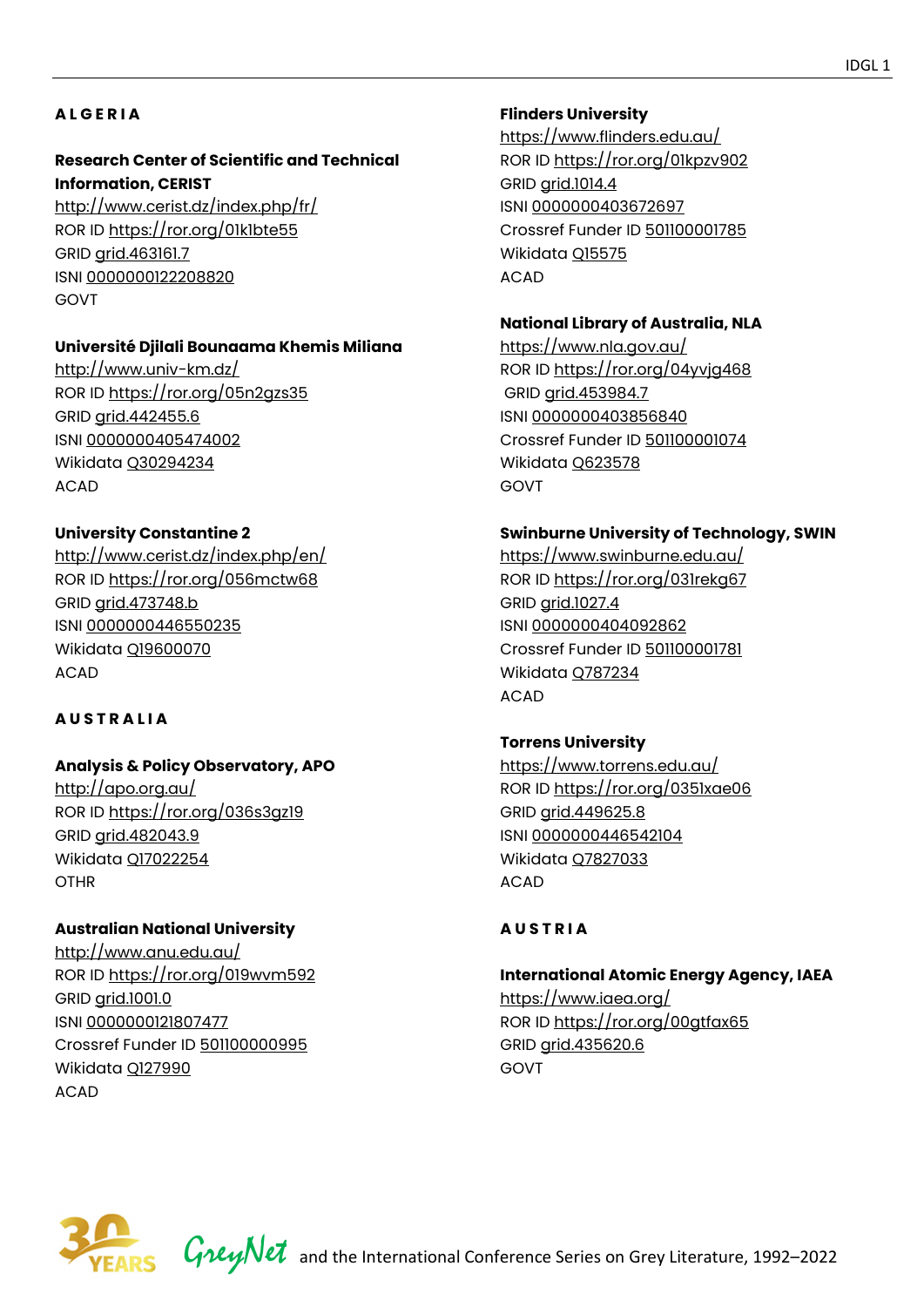# **Organization of the Petroleum Exporting Countries**

<http://www.ofid.org/> ROR ID<https://ror.org/00wrbf093> GRID [grid.468263.d](https://grid.ac/institutes/grid.468263.d) ISNI [0000000405232708](http://isni.org/isni/0000000405232708) Crossref Funder ID [100004438](https://api.crossref.org/funders/100004438) **OTHR** 

# **B E L G I U M**

# **Belgian Health Care Knowledge Centre, KCE**

<https://www.kce.fgov.be/en> ROR ID<https://ror.org/02depad46> GRID [grid.414403.6](https://grid.ac/institutes/grid.414403.6)  ISNI [0000000406298370](http://isni.org/isni/0000000406298370)  GOVT

# **European Commission, EC**

[https://ec.europa.eu/info/index\\_en](https://ec.europa.eu/info/index_en)  ROR ID<https://ror.org/00k4n6c32> GRID [grid.270680.b](https://grid.ac/institutes/grid.270680.b) Crossref Funder ID [501100000780](https://api.crossref.org/funders/501100000780) Wikidata [Q8880](https://www.wikidata.org/wiki/Q8880)  GOVT

# **University Library Ghent**

<https://www.ugent.be/> ROR ID<https://ror.org/00cv9y106> GRID [grid.5342.0](https://grid.ac/institutes/grid.5342.0)  ISNI [0000000120697798](http://isni.org/isni/0000000120697798) Crossref Funder ID [501100004385](https://api.crossref.org/funders/501100004385)  Wikidata [Q1137665](https://www.wikidata.org/wiki/Q1137665) ACAD

# **University of Liège, Department of General Practice**

[https://www.uliege.be/cms/c\\_8699436/fr/portail](https://www.uliege.be/cms/c_8699436/fr/portail-uliege) [-uliege](https://www.uliege.be/cms/c_8699436/fr/portail-uliege) ROR ID<https://ror.org/00afp2z80> GRID [grid.4861.b](https://grid.ac/institutes/grid.4861.b) ISNI [0000000108057253](http://isni.org/isni/0000000108057253) Crossref Funder ID [501100005627](https://api.crossref.org/funders/501100005627)  Wikidata [Q1334582](https://www.wikidata.org/wiki/Q1334582) ACAD

# **B E N I N**

**University d'Abomey-Calavi**  <http://www.uac.bj/home/> ROR ID<https://ror.org/03gzr6j88> GRID [grid.412037.3](https://grid.ac/institutes/grid.412037.3) ISNI [0000000103820205](http://isni.org/isni/0000000103820205)  Wikidata [Q6979225](https://www.wikidata.org/wiki/Q6979225)  ACAD

# **B R A Z I L**

**Instituto Federal de Alagoas, IFAL**  <http://www.ufal.edu.br/>

ROR ID<https://ror.org/00dna7t83> GRID [grid.411179.b](https://grid.ac/institutes/grid.411179.b)  ISNI [000000012154120X](http://isni.org/isni/000000012154120X) Wikidata [Q5440475](https://www.wikidata.org/wiki/Q5440475)  ACAD

# **C A M E R O O N**

# **Université de Dschang**

<http://www.univ-dschang.org/> ROR ID<https://ror.org/0566t4z20> GRID [grid.8201.b](https://grid.ac/institutes/grid.8201.b)  ISNI [0000000106572358](http://isni.org/isni/0000000106572358)  Wikidata [Q3551583](https://www.wikidata.org/wiki/Q3551583)  ACAD

# **C A N A D A**

#### **Alberta Health Services**

<http://www.albertahealthservices.ca/> ROR ID<https://ror.org/02nt5es71> GRID [grid.413574.0](https://grid.ac/institutes/grid.413574.0) ISNI [0000000106938815](http://isni.org/isni/0000000106938815) Crossref Funder ID [100007582](https://api.crossref.org/funders/100007582) Wikidata [Q4711650](https://www.wikidata.org/wiki/Q4711650)  GOVT



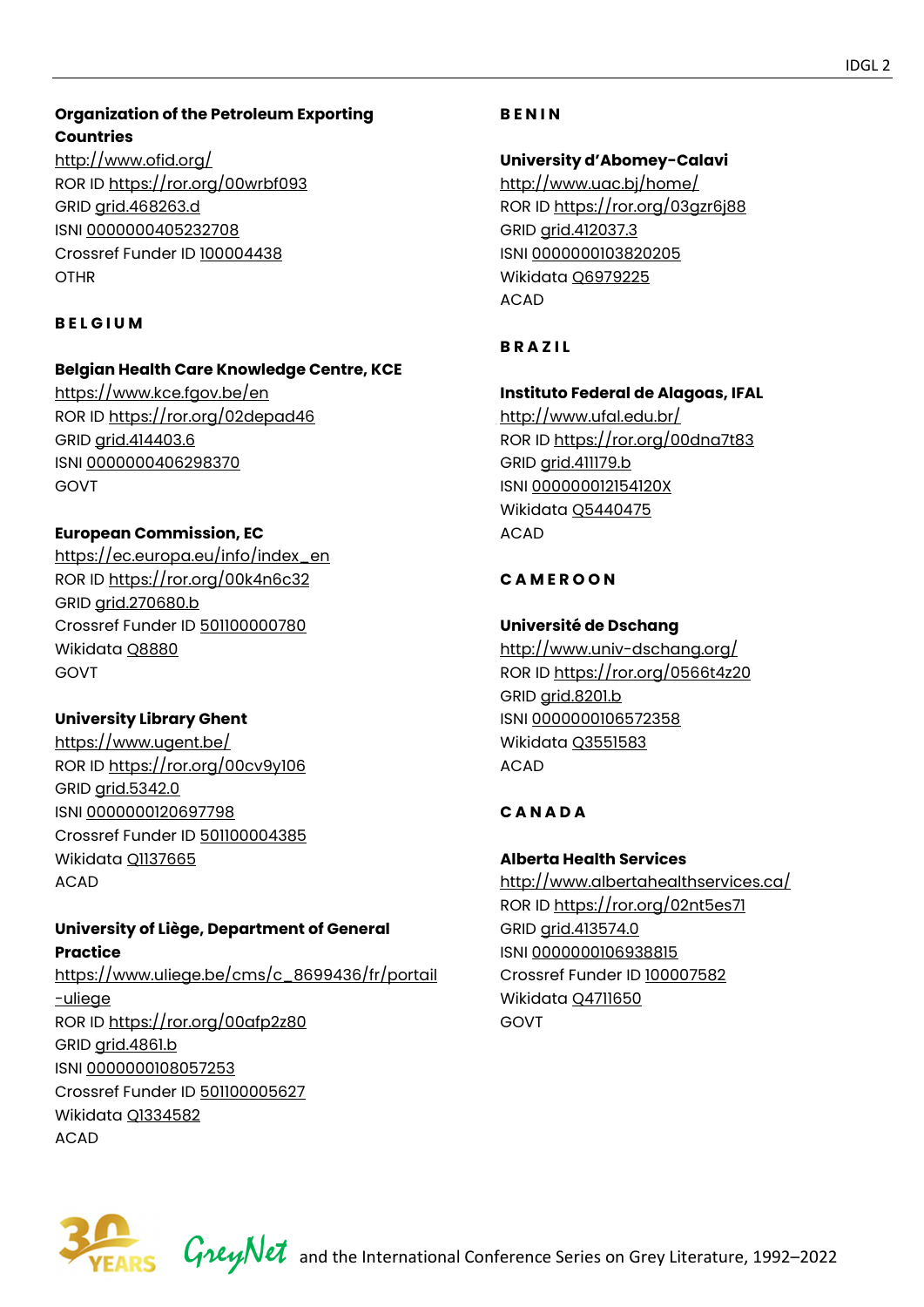# **Canadian Agency for Drugs and Technologies in Health**

<https://www.cadth.ca/> ROR ID<https://ror.org/02fw4cc98> GRID [grid.413289.5](https://grid.ac/institutes/grid.413289.5) ISNI [0000000085833941](http://isni.org/isni/0000000085833941) Wikidata [Q5029662](https://www.wikidata.org/wiki/Q5029662)  GOVT

# **Carleton University Library**

<http://www.carleton.ca/> ROR ID<https://ror.org/02qtvee93> GRID [grid.34428.39](https://grid.ac/institutes/grid.34428.39) ISNI [000000041936893X](http://isni.org/isni/000000041936893X) Crossref Funder ID [100008095](https://api.crossref.org/funders/100008095) Wikidata [Q1041737](https://www.wikidata.org/wiki/Q1041737) ACAD

# **Centre for Addiction and Mental Health**

[http://www.camh.ca/en/hospital/Pages/home.as](http://www.camh.ca/en/hospital/Pages/home.aspx) [px](http://www.camh.ca/en/hospital/Pages/home.aspx)  ROR ID<https://ror.org/03e71c577> GRID [grid.155956.b](https://grid.ac/institutes/grid.155956.b)  ISNI [0000000087935925](http://isni.org/isni/0000000087935925)  Crossref Funder ID [100010523](https://api.crossref.org/funders/100010523) Wikidata [Q2945513](https://www.wikidata.org/wiki/Q2945513)  GOVT

# **College of Physicians and Surgeons of Ontario, CPSO**

<http://www.cpso.on.ca/docsearch/> ROR ID<https://ror.org/021g17t44> GRID [grid.488425.7](https://grid.ac/institutes/grid.488425.7) ISNI [0000000099441447](http://isni.org/isni/0000000099441447) Wikidata [Q5146807](https://www.wikidata.org/wiki/Q5146807)  ACAD

# **Dalhousie University, DAL**

<http://www.dal.ca/> ROR ID<https://ror.org/01e6qks80> GRID [grid.55602.34](https://grid.ac/institutes/grid.55602.34) ISNI [0000000419368200](http://isni.org/isni/0000000419368200) Crossref Funder ID [501100002977](https://api.crossref.org/funders/501100002977)  Wikidata [Q579321](https://www.wikidata.org/wiki/Q579321) ACAD

# **Gambling Research Exchange Ontario, GREO**

http://www.greo.ca/ ROR ID<https://ror.org/047mprv74> GRID [grid.453933.b](https://grid.ac/institutes/grid.453933.b)  ISNI [0000000091941201](http://isni.org/isni/0000000091941201)  Crossref Funder ID [501100007553](https://api.crossref.org/funders/501100007553)  OTHR

# **Université de Montréal**

<http://www.umontreal.ca/english/> ROR ID<https://ror.org/0161xgx34> GRID [grid.14848.31](https://grid.ac/institutes/grid.14848.31)  ISNI [0000000122923357](http://isni.org/isni/0000000122923357) Crossref Funder ID [501100005242](https://api.crossref.org/funders/501100005242) Wikidata [Q392189](https://www.wikidata.org/wiki/Q392189) ACAD

# **University of Alberta**

<http://ualberta.ca/> ROR ID<https://ror.org/0160cpw27> GRID [grid.17089.37](https://grid.ac/institutes/grid.17089.37) Crossref Funder ID [501100000190](https://api.crossref.org/funders/501100000190) Wikidata [Q640694](https://www.wikidata.org/wiki/Q640694) ACAD

# **University of British Columbia Library**

<http://www.library.ubc.ca/> ROR ID<https://ror.org/03rmrcq20> GRID [grid.17091.3e](https://grid.ac/institutes/grid.17091.3e)  ISNI [0000000122889830](http://isni.org/isni/0000000122889830)  Crossref Funder ID [501100005247](https://api.crossref.org/funders/501100005247)  Wikidata [Q391028](https://www.wikidata.org/wiki/Q391028) ACAD

# **University of Calgary**

<http://www.ucalgary.ca/> ROR ID<https://ror.org/03yjb2x39> GRID [grid.22072.35](https://grid.ac/institutes/grid.22072.35) ISNI [0000000419367697](http://isni.org/isni/0000000419367697) Crossref Funder ID [100008459](https://api.crossref.org/funders/100008459) Wikidata [Q1067471](https://www.wikidata.org/wiki/Q1067471) ACAD

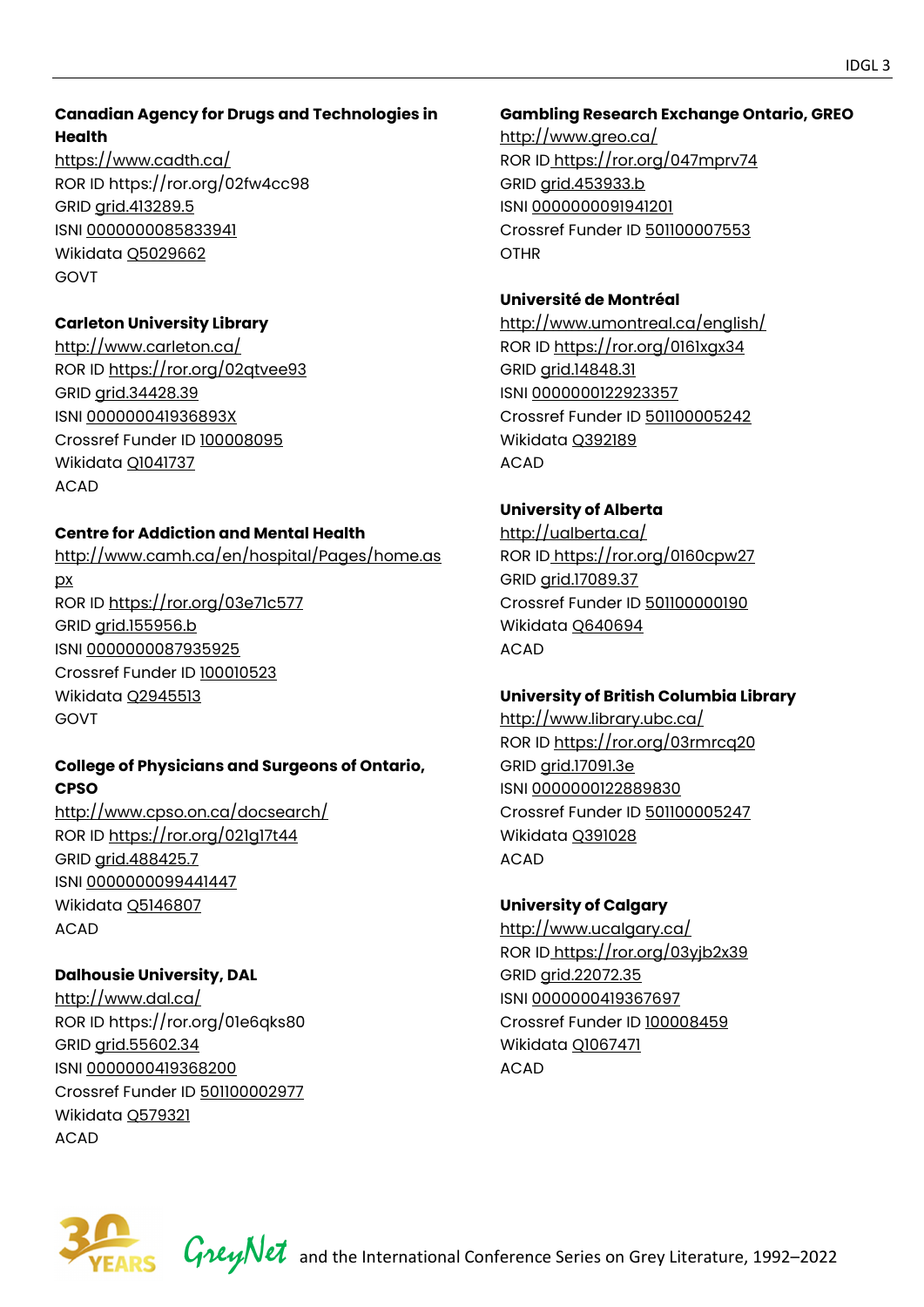#### **University of Toronto**

<http://www.utoronto.ca/> ROR ID<https://ror.org/03dbr7087> GRID [grid.17063.33](https://grid.ac/institutes/grid.17063.33) ISNI [0000000121572938](http://isni.org/isni/0000000121572938)  Crossref Funder ID [501100003579](https://api.crossref.org/funders/501100003579)  Wikidata [Q180865](https://www.wikidata.org/wiki/Q180865) ACAD

#### **University of Victoria, UVIC**

<http://www.uvic.ca/> ROR ID<https://ror.org/04s5mat29> GRID [grid.143640.4](https://grid.ac/institutes/grid.143640.4)  ISNI [0000000419369465](http://isni.org/isni/0000000419369465) Crossref Funder ID [100008997](https://api.crossref.org/funders/100008997)  Wikidata [Q1458113](https://www.wikidata.org/wiki/Q1458113) ACAD

#### **University of Waterloo**

<https://uwaterloo.ca/> ROR ID<https://ror.org/01aff2v68> GRID [grid.46078.3d](https://grid.ac/institutes/grid.46078.3d)  ISNI [0000000086441405](http://isni.org/isni/0000000086441405) Crossref Funder ID [501100008411](https://api.crossref.org/funders/501100008411)  Wikidata [Q1049470](https://www.wikidata.org/wiki/Q1049470)  ACAD

#### **University of Western Ontario**

<http://www.uwo.ca/> ROR ID<https://ror.org/02grkyz14> GRID [grid.39381.30](https://grid.ac/institutes/grid.39381.30) ISNI [0000000419368884](http://isni.org/isni/0000000419368884) Crossref Funder ID [501100008093](https://api.crossref.org/funders/501100008093)  Wikidata [Q1144262](https://www.wikidata.org/wiki/Q1144262) ACAD

# **C H I N A**

# **East China University of Science & Technology**

[https://www2.ecust.edu.cn/\\_t41/main.htm](https://www2.ecust.edu.cn/_t41/main.htm) ROR ID<https://ror.org/01vyrm377> GRID [grid.28056.39](https://grid.ac/institutes/grid.28056.39) ISNI [0000000121634895](http://isni.org/isni/0000000121634895) Crossref Funder ID [501100003021](https://api.crossref.org/funders/501100003021) Wikidata [Q2655352](https://www.wikidata.org/wiki/Q2655352) ACAD

#### **National Library of China**

http://www.nlc.cn/newen/ ROR ID<https://ror.org/029wwt733> GRID [grid.462580.d](https://grid.ac/institutes/grid.462580.d) ISNI [0000000121524522](http://isni.org/isni/0000000121524522) Wikidata [Q732353](https://www.wikidata.org/wiki/Q732353)  GOVT

#### **National Museum of China**

[http://en.chnmuseum.cn/default.aspx?AspxAutoD](http://en.chnmuseum.cn/default.aspx?AspxAutoDetectCookieSupport=1) [etectCookieSupport=1](http://en.chnmuseum.cn/default.aspx?AspxAutoDetectCookieSupport=1) ROR ID<https://ror.org/05h9r7c77> GRID [grid.500608.b](https://grid.ac/institutes/grid.500608.b)  ISNI [0000000403867291](http://isni.org/isni/0000000403867291)  Wikidata [Q1074318](https://www.wikidata.org/wiki/Q1074318) GOVT

#### **C O L O M B I A**

# **Ediciones Universidad Cooperativa de Colombia, UCC**

<https://www.ucc.edu.co/Paginas/inicio.aspx> ROR ID<https://ror.org/04td15k45> GRID [grid.442158.e](https://grid.ac/institutes/grid.442158.e)  ISNI [0000000123001573](http://isni.org/isni/0000000123001573) Wikidata [Q5167910](https://www.wikidata.org/wiki/Q5167910)  ACAD

# **Universitaria Remington**

[https://www.uniremington.edu.co](https://www.uniremington.edu.co/)  ROR ID<https://ror.org/04zwxg371> GRID [grid.441797.8](https://grid.ac/institutes/grid.441797.8)  ISNI [0000000404183449](http://isni.org/isni/0000000404183449) Wikidata [Q29052635](https://www.wikidata.org/wiki/Q29052635)  ACAD

#### **C Z E C H R E P U B L I C**

#### **Czech Technical University in Prague, CVUT**

[http://intranet.cvut.cz/en?set\\_language=en](http://intranet.cvut.cz/en?set_language=en) ROR ID<https://ror.org/03kqpb082> GRID [grid.6652.7](https://grid.ac/institutes/grid.6652.7) ISNI [0000000121738213](http://isni.org/isni/0000000121738213) Crossref Funder ID [100007655](https://api.crossref.org/funders/100007655)  Wikidata [Q1329478](https://www.wikidata.org/wiki/Q1329478)  ACAD



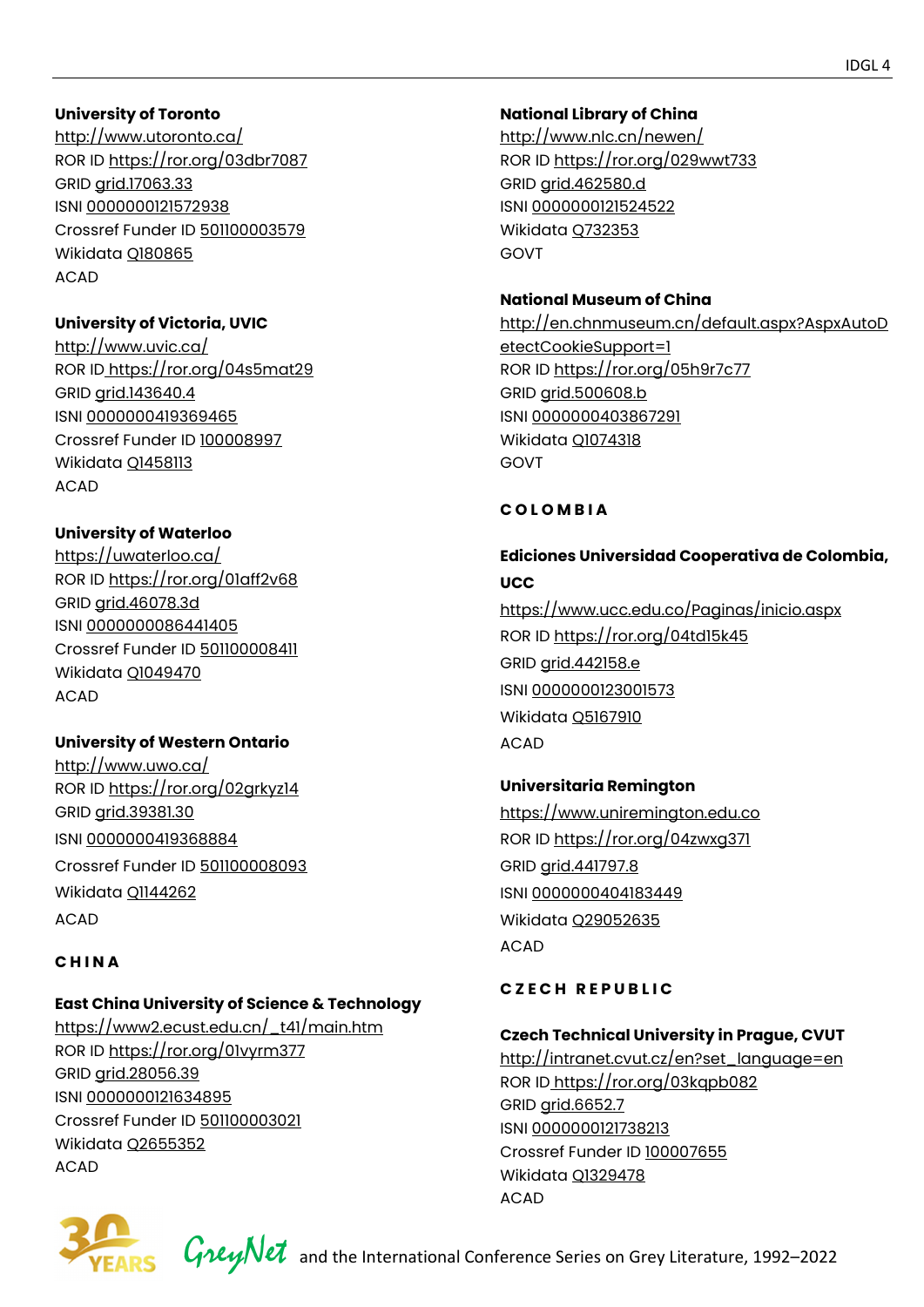#### **Masaryk University**

<http://www.muni.cz/> ROR ID<https://ror.org/02j46qs45> GRID [grid.10267.32](https://grid.ac/institutes/grid.10267.32) ISNI [0000000121940956](http://isni.org/isni/0000000121940956)  Wikidata [Q763586](https://www.wikidata.org/wiki/Q763586) ACAD

# **National Library of Technology, NTK**

[https://www.techlib.cz](https://www.techlib.cz/) ROR ID<https://ror.org/028txef36> GRID [grid.447895.3](https://grid.ac/institutes/grid.447895.3) ISNI [0000000121853115](http://isni.org/isni/0000000121853115) Wikidata [Q630893](https://www.wikidata.org/wiki/Q630893)  GOVT

# **National Medical Library, NLK**

<http://www.nlk.cz/> ROR ID<https://ror.org/03zszgs95> GRID [grid.447884.3](https://grid.ac/institutes/grid.447884.3) ISNI [0000000405887747](http://isni.org/isni/0000000405887747)  GOVT

# **Research Institute of Geodesy, Topography and Cartography, VUGTK**

<https://www.vugtk.cz/en/> ROR ID<https://ror.org/04fgffc11> GRID [grid.448125.e](https://grid.ac/institutes/grid.448125.e)  ISNI [0000000121727231](http://isni.org/isni/0000000121727231) **OTHR** 

# **Technical University of Liberec**

<http://www.tul.cz/en/> ROR ID<https://ror.org/02jtk7k02> GRID [grid.6912.c](https://grid.ac/institutes/grid.6912.c) ISNI [0000000110151740](http://isni.org/isni/0000000110151740) Crossref Funder ID [501100005280](https://api.crossref.org/funders/501100005280)  Wikidata [Q1291752](https://www.wikidata.org/wiki/Q1291752) ACAD

# **Tomas Bata University, Library**

<http://www.utb.cz/index.php?lang=2> ROR ID<https://ror.org/04nayfw11> GRID [grid.21678.3a](https://grid.ac/institutes/grid.21678.3a) ISNI [0000000115042033](http://isni.org/isni/0000000115042033)  Crossref Funder ID [501100008251](https://api.crossref.org/funders/501100008251) Wikidata [Q1267725](https://www.wikidata.org/wiki/Q1267725)  ACAD

# **E G Y P T**

# **American University in Cairo**

<https://www.aucegypt.edu/> ROR ID<https://ror.org/0176yqn58> GRID [grid.252119.c](https://grid.ac/institutes/grid.252119.c)  ISNI [0000000405131456](http://isni.org/isni/0000000405131456)  Wikidata [Q469476](https://www.wikidata.org/wiki/Q469476)  ACAD

# **F R A N C E**

# **French Agency for Food, Environmental and Occupational Health & Safety**

<https://www.anses.fr/en> ROR ID<https://ror.org/0471kz689> GRID [grid.15540.35](https://grid.ac/institutes/grid.15540.35)  ISNI [0000000105847022](http://isni.org/isni/0000000105847022) Crossref Funder ID [501100007546](https://api.crossref.org/funders/501100007546) GOVT

# **Institut de l'Information Scientifique et Technique**

<http://www.inist.fr/?lang=en> ROR ID<https://ror.org/02mn0vt57> GRID [grid.435241.5](https://grid.ac/institutes/grid.435241.5) ISNI [0000000089755987](http://isni.org/isni/0000000089755987)  Wikidata [Q3152021](https://www.wikidata.org/wiki/Q3152021) GOVT

#### **Institut National des Sciences Appliquées de Lyon**

<http://www.insa-lyon.fr/> ROR ID<https://ror.org/050jn9y42> GRID [grid.15399.37](https://grid.ac/institutes/grid.15399.37)  ISNI [0000000417655089](http://isni.org/isni/0000000417655089)  Wikidata [Q1633859](https://www.wikidata.org/wiki/Q1633859)  ACAD

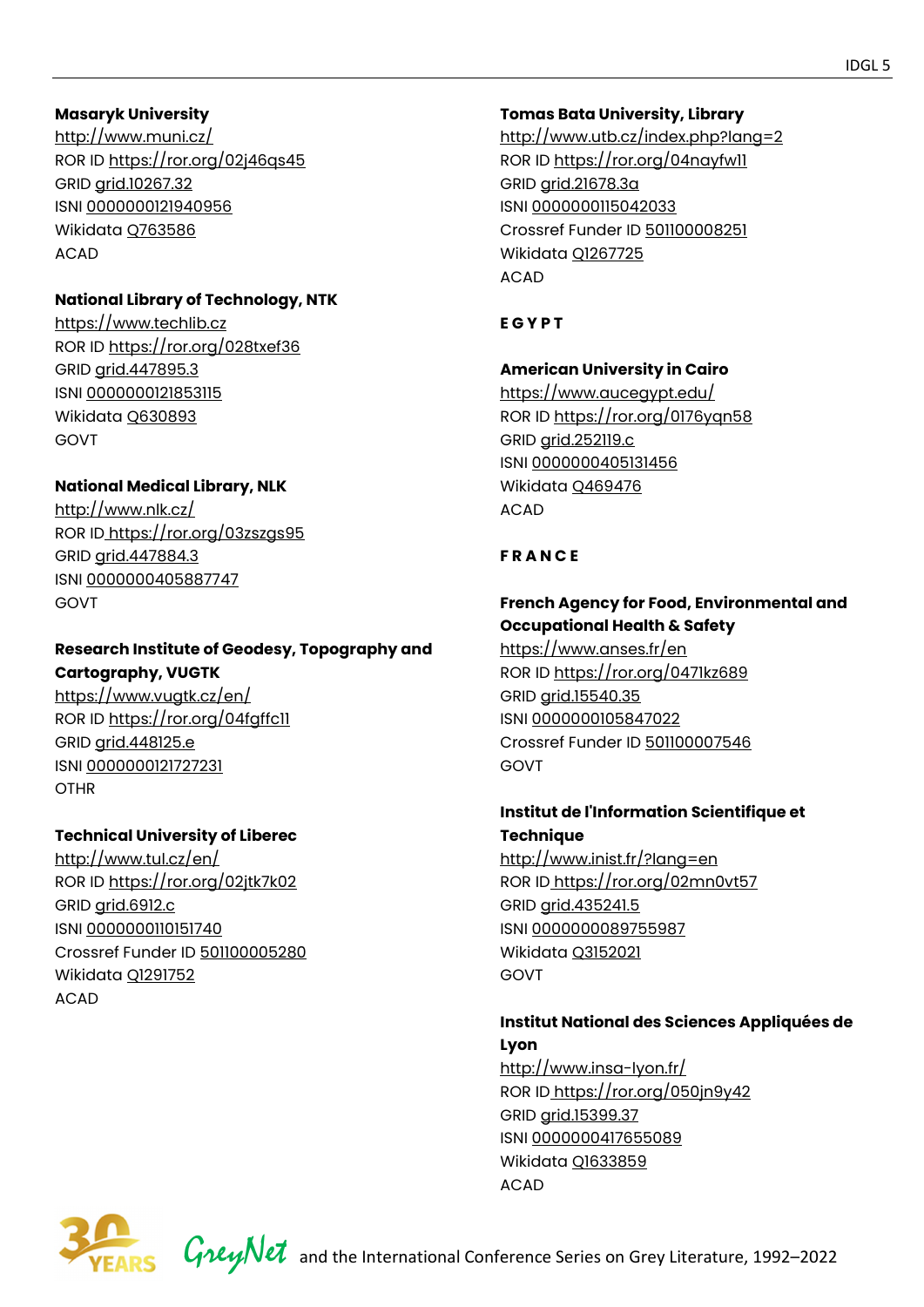#### **Université Claude Bernard Lyon 1**

<http://www.univ-lyon1.fr/home-759942.kjsp> ROR ID<https://ror.org/029brtt94> GRID [grid.7849.2](https://grid.ac/institutes/grid.7849.2) ISNI [0000000121507757](http://isni.org/isni/0000000121507757) Crossref Funder ID [501100006687](https://api.crossref.org/funders/501100006687) Wikidata [Q4032](https://www.wikidata.org/wiki/Q4032)  ACAD

#### **University of Lille**

https://www.univ-lille.fr/home/ ROR ID<https://ror.org/02kzqn938> GRID [grid.503422.2](https://grid.ac/institutes/grid.503422.2) ISNI [0000000122426780](http://isni.org/isni/0000000122426780)  Crossref Funder ID [501100005772](https://api.crossref.org/funders/501100005772)  Wikidata [Q3551621](https://www.wikidata.org/wiki/Q3551621)  ACAD

# **University Rennes 2**

<http://www.univ-rennes2.fr/> ROR ID<https://ror.org/01m84wm78> GRID [grid.11619.3e](https://grid.ac/institutes/grid.11619.3e)  ISNI [0000000121522279](http://isni.org/isni/0000000121522279) Wikidata [Q459026](https://www.wikidata.org/wiki/Q459026)  ACAD

# **G E R M A N Y**

**Bielefeld University**  [http://www.uni-bielefeld.de/\(en\)/](http://www.uni-bielefeld.de/(en)/) ROR ID<https://ror.org/02hpadn98> GRID [grid.7491.b](https://grid.ac/institutes/grid.7491.b) ISNI [0000000109449128](http://isni.org/isni/0000000109449128)  Crossref Funder ID [501100005721](https://api.crossref.org/funders/501100005721)  Wikidata [Q24382](https://www.wikidata.org/wiki/Q24382)  ACAD

# **Fachinformationszentrum, FIZ**

<https://www.fiz-karlsruhe.de/en> ROR ID<https://ror.org/0387prb75> GRID [grid.434104.6](https://grid.ac/institutes/grid.434104.6)  ISNI [0000000115191565](http://isni.org/isni/0000000115191565) Wikidata [Q1388737](https://www.wikidata.org/wiki/Q1388737) OTHR

#### **Georg-August-Universitaet**

<http://www.uni-goettingen.de/en/1.html> ROR ID<https://ror.org/01y9bpm73> GRID [grid.7450.6](https://grid.ac/institutes/grid.7450.6) ISNI [0000000123644210](http://isni.org/isni/0000000123644210)  Crossref Funder ID [501100003385](https://api.crossref.org/funders/501100003385) Wikidata [Q152838](https://www.wikidata.org/wiki/Q152838) ACAD

# **German National Library for Science and**

**Technology**  <https://www.tib.eu/en/> ROR ID<https://ror.org/04aj4c181> GRID [grid.461819.3](https://grid.ac/institutes/grid.461819.3)  ISNI [0000000121746694](http://isni.org/isni/0000000121746694) Wikidata [Q2399120](https://www.wikidata.org/wiki/Q2399120) GOVT

# **Humboldt University in Berlin**

[https://www.hu](https://www.hu-berlin.de/?set_language=en&cl=en)[berlin.de/?set\\_language=en&cl=en](https://www.hu-berlin.de/?set_language=en&cl=en)  ROR ID<https://ror.org/01hcx6992> GRID [grid.7468.d](https://grid.ac/institutes/grid.7468.d) ISNI [0000000122487639](http://isni.org/isni/0000000122487639) Crossref Funder ID [501100006211](https://api.crossref.org/funders/501100006211) Wikidata [Q152087](https://www.wikidata.org/wiki/Q152087) ACAD

# **Saarland University and State Library, SULB**

<http://www.uni-saarland.de/en/home.html> ROR ID<https://ror.org/01jdpyv68> GRID [grid.11749.3a](https://grid.ac/institutes/grid.11749.3a) ISNI [0000000121677588](http://isni.org/isni/0000000121677588) Crossref Funder ID [501100005690](https://api.crossref.org/funders/501100005690) Wikidata [Q700758](https://www.wikidata.org/wiki/Q700758)  ACAD

#### **G R E E C E**

# **Benaki Phytopathological Institute**

<http://en.bpi.gr/> ROR ID<https://ror.org/02jf59571> GRID [grid.418286.1](https://grid.ac/institutes/grid.418286.1)  ISNI [0000000106659920](http://isni.org/isni/0000000106659920) OTHR

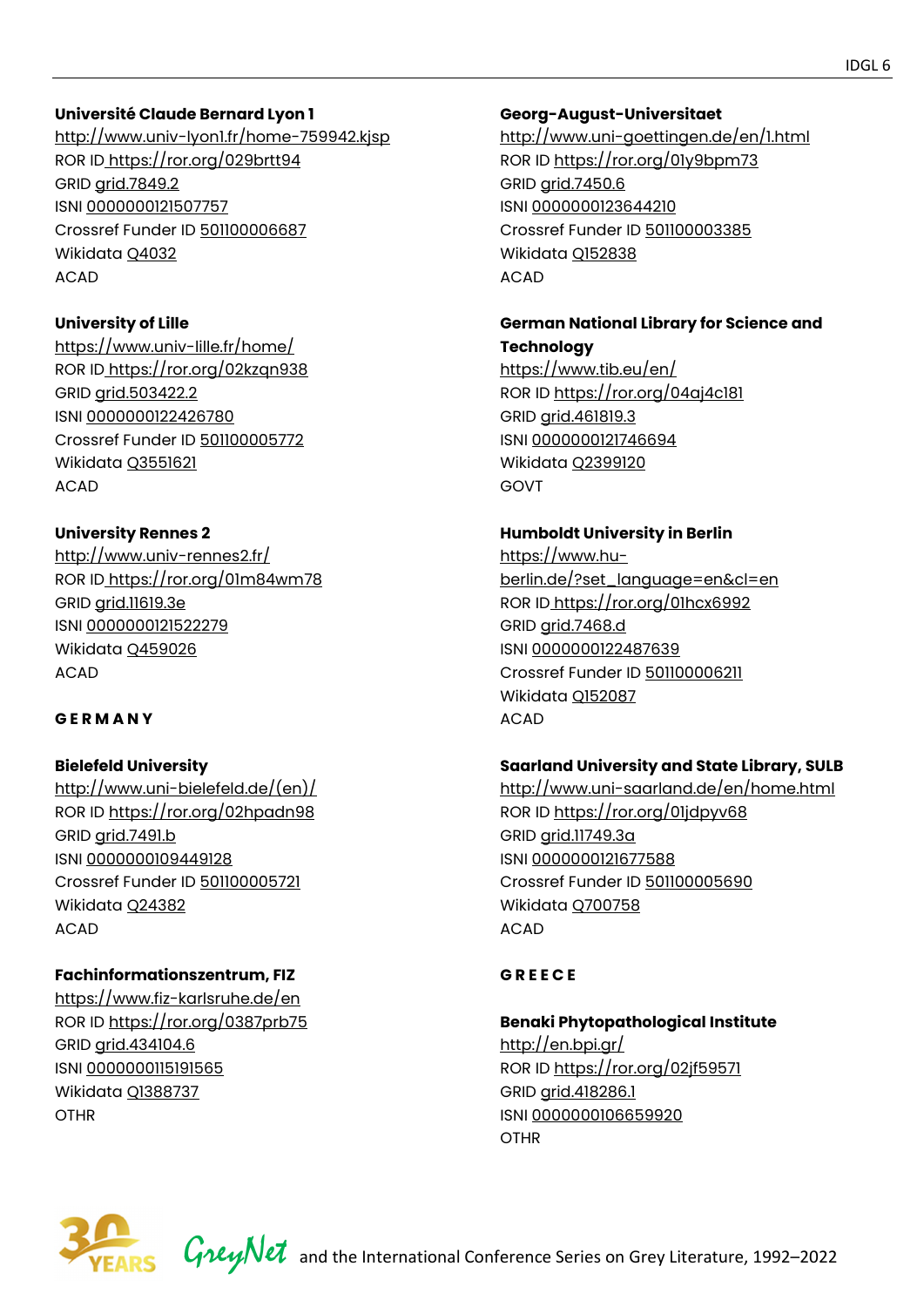#### **Harokopio University**

<http://www.hua.gr/index.php/en/> ROR ID<https://ror.org/02k5gp281> GRID [grid.15823.3d](https://grid.ac/institutes/grid.15823.3d) ISNI [0000000406222843](http://isni.org/isni/0000000406222843) Wikidata [Q1067642](https://www.wikidata.org/wiki/Q1067642) ACAD

#### **University of Macedonia Library**

<http://www.uom.gr/> ROR ID<https://ror.org/05fg6gr82> GRID [grid.10212.30](https://grid.ac/institutes/grid.10212.30)  ISNI [0000000099025603](http://isni.org/isni/0000000099025603) Wikidata [Q1637117](https://www.wikidata.org/wiki/Q1637117) ACAD

#### **H U N G A R Y**

#### **Central European University**

<http://www.ceu.edu/> ROR ID<https://ror.org/02zx40v98> GRID [grid.5146.6](https://grid.ac/institutes/grid.5146.6)  ISNI [0000000121496445](http://isni.org/isni/0000000121496445)  Crossref Funder ID [501100006061](https://api.crossref.org/funders/501100006061) Wikidata [Q757391](https://www.wikidata.org/wiki/Q757391) ACAD

#### **Library and Information Centre of the Hungarian Academy of Sciences**

http://konyvtar.mta.hu/index\_en.php ROR ID<https://ror.org/04ws47v52> GRID [grid.496758.1](https://grid.ac/institutes/grid.496758.1) ISNI [0000000121789790](http://isni.org/isni/0000000121789790) **OTHR** 

#### **I N D I A**

#### **Bangalore University**

<http://bangaloreuniversity.ac.in/> ROR ID<https://ror.org/050j2vm64> GRID [grid.37728.39](https://grid.ac/institutes/grid.37728.39) ISNI [0000000107303862](http://isni.org/isni/0000000107303862) Crossref Funder ID [501100007822](https://api.crossref.org/funders/501100007822) Wikidata [Q3519221](https://www.wikidata.org/wiki/Q3519221) ACAD

# **Guru Angad Dev Veterinary and Animal Sciences University**

<http://www.gadvasu.in/> ROR ID<https://ror.org/00bbeqy02> GRID [grid.411890.5](https://grid.ac/institutes/grid.411890.5) ISNI [0000000418083035](http://isni.org/isni/0000000418083035)  Crossref Funder ID [501100008418](https://api.crossref.org/funders/501100008418) Wikidata [Q5620334](https://www.wikidata.org/wiki/Q5620334) ACAD

#### **Mysore University Library**

<http://www.uni-mysore.ac.in/> ROR ID<https://ror.org/012bxv356> GRID [grid.413039.c](https://grid.ac/institutes/grid.413039.c) ISNI [0000000108057368](http://isni.org/isni/0000000108057368) Wikidata [Q1370721](https://www.wikidata.org/wiki/Q1370721)  ACAD

#### **National Institute of Science Communication and Information Resources, NISCAIR**

<http://www.niscair.res.in/> ROR ID<https://ror.org/04v5nnm54> GRID [grid.462564.7](https://grid.ac/institutes/grid.462564.7) ISNI [000000012289658X](http://isni.org/isni/000000012289658X) Wikidata [Q6954371](https://www.wikidata.org/wiki/Q6954371) GOVT

#### **SNDT Women's University**

<https://sndt.ac.in/> ROR ID<https://ror.org/05fnn5020> GRID [grid.444591.9](https://grid.ac/institutes/grid.444591.9) ISNI [0000000107898405](http://isni.org/isni/0000000107898405) Wikidata [Q7391831](https://www.wikidata.org/wiki/Q7391831) ACAD

#### **I R A N**

# **Iran University of Medical Sciences**

<http://www.iums.ac.ir/> ROR ID<https://ror.org/03w04rv71> GRID [grid.411746.1](https://grid.ac/institutes/grid.411746.1) ISNI [0000000449117066](http://isni.org/isni/0000000449117066)  Wikidata [Q1526908](https://www.wikidata.org/wiki/Q1526908) ACAD



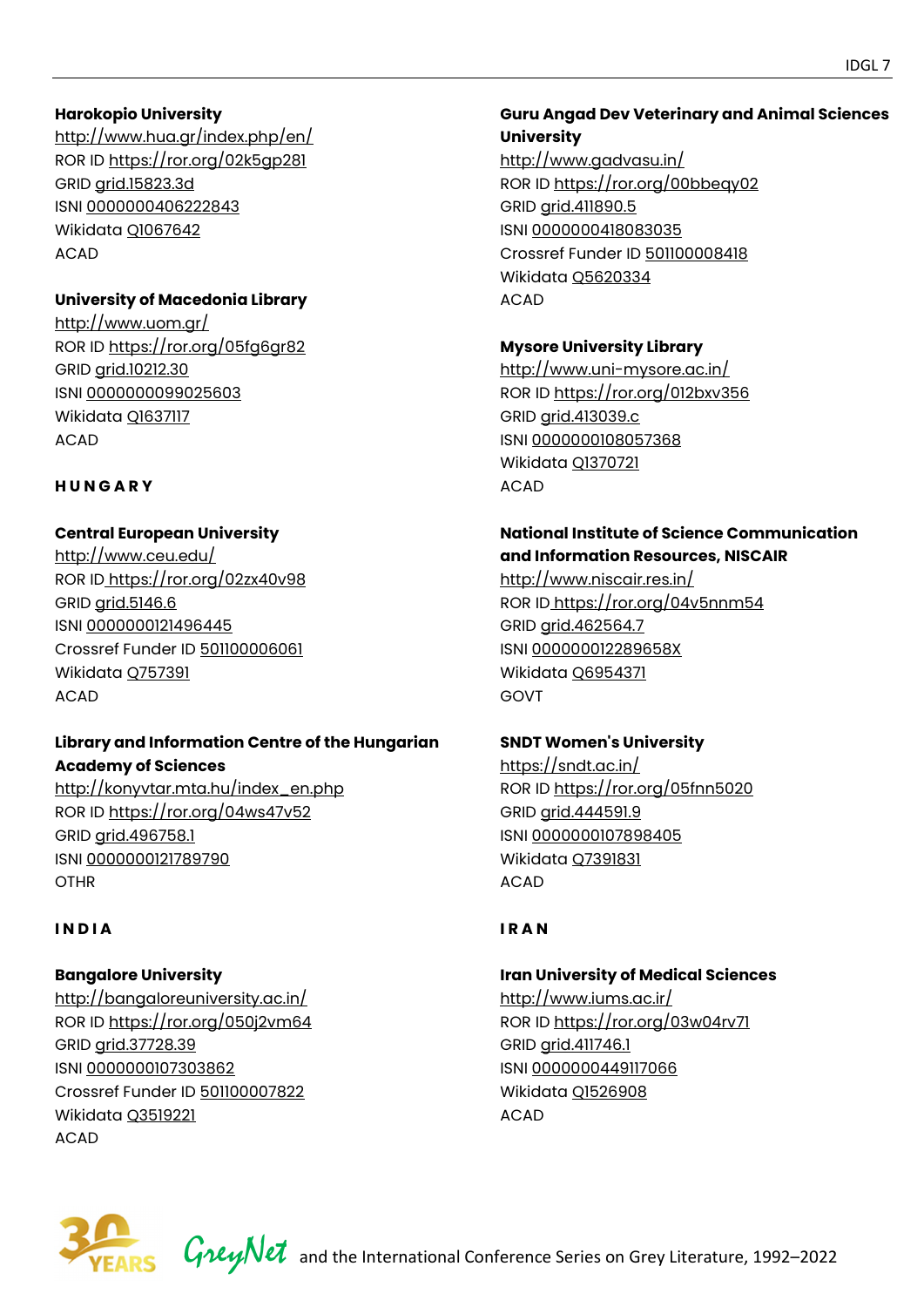#### **I R E L A N D**

#### **Institute of Public Health in Ireland**

<https://publichealth.ie/> ROR ID<https://ror.org/00bb88176> GRID [grid.511270.0](https://grid.ac/institutes/grid.511270.0)  ISNI [0000000103884559](http://isni.org/isni/0000000103884559)  Wikidata [Q100165082](https://www.wikidata.org/wiki/Q100165082)  GOVT

# **St Vincent['s University Hospital](http://www.ucd.ie/)**

<http://www.stvincents.ie/> ROR ID<https://ror.org/029tkqm80> GRID [grid.412751.4](https://grid.ac/institutes/grid.412751.4)  ISNI [0000000103158143](http://isni.org/isni/0000000103158143) Wikidata [Q7592074](https://www.wikidata.org/wiki/Q7592074) ACAD

# **I T A L Y**

# **Biblioteca Area Della Ricerca Di Bologna, CNR**

<http://www.bo.cnr.it/index-eng.html> ROR ID<https://ror.org/03v4rcp75> GRID [grid.462607.1](https://grid.ac/institutes/grid.462607.1) GOVT

#### **Construction Technologies Institute, ITC-CNR**

<https://www.itc.cnr.it/home/?lang=en> ROR ID<https://ror.org/0221agg28> GRID [grid.503072.3](https://grid.ac/institutes/grid.503072.3) ISNI [0000000113214700](http://isni.org/isni/0000000113214700) GOVT

#### **European Food Safety Authority, EFSA**

<http://www.efsa.europa.eu/> ROR ID<https://ror.org/056nc1c48> GRID [grid.483440.f](https://grid.ac/institutes/grid.483440.f)  ISNI [0000000417924701](http://isni.org/isni/0000000417924701) Wikidata [Q516521](https://www.wikidata.org/wiki/Q516521)  GOVT

# **Food and Agriculture Organization of the United Nations, FAO**

<http://www.fao.org/home/en/> ROR ID<https://ror.org/00pe0tf51> GRID [grid.420153.1](https://grid.ac/institutes/grid.420153.1) ISNI [0000000419370300](http://isni.org/isni/0000000419370300)  Wikidata [Q82151](https://www.wikidata.org/wiki/Q82151) GOVT

#### **Institute for Applied Mathematics and Information Technologies, IMATI-CNR**

<http://www.imati.cnr.it/> ROR ID<https://ror.org/03m0n3c07> GRID [grid.497276.9](https://grid.ac/institutes/grid.497276.9) ISNI [0000000417796404](http://isni.org/isni/0000000417796404)  ACAD

# **Institute for Chemistry of Organometallic Compounds**

<http://www.iccom.cnr.it/index.php/en/> ROR ID<https://ror.org/02fkw1114> GRID [grid.473642.0](https://grid.ac/institutes/grid.473642.0)  ISNI [0000000417668453](http://isni.org/isni/0000000417668453) Wikidata [Q30267066](https://www.wikidata.org/wiki/Q30267066) GOVT

#### **Institute for Geosciences and Earth Resources, IGG**

<http://www.igg.cnr.it/en/> ROR ID<https://ror.org/015bmra78> GRID [grid.483108.6](https://grid.ac/institutes/grid.483108.6) GOVT

#### **Institute of Clinical Physiology, IFC-CNR**

<https://www.ifc.cnr.it/index.php/it/> ROR ID<https://ror.org/01kdj2848> GRID [grid.418529.3](https://grid.ac/institutes/grid.418529.3) ISNI [000000041756390X](http://isni.org/isni/000000041756390X) GOVT

#### **Institute of Informatics and Telematics, IIT-CNR**

<https://www.iit.cnr.it/> ROR ID<https://ror.org/02gdcn153> GRID [grid.473659.a](https://grid.ac/institutes/grid.473659.a)  ISNI [0000000417756402](http://isni.org/isni/0000000417756402) GOVT

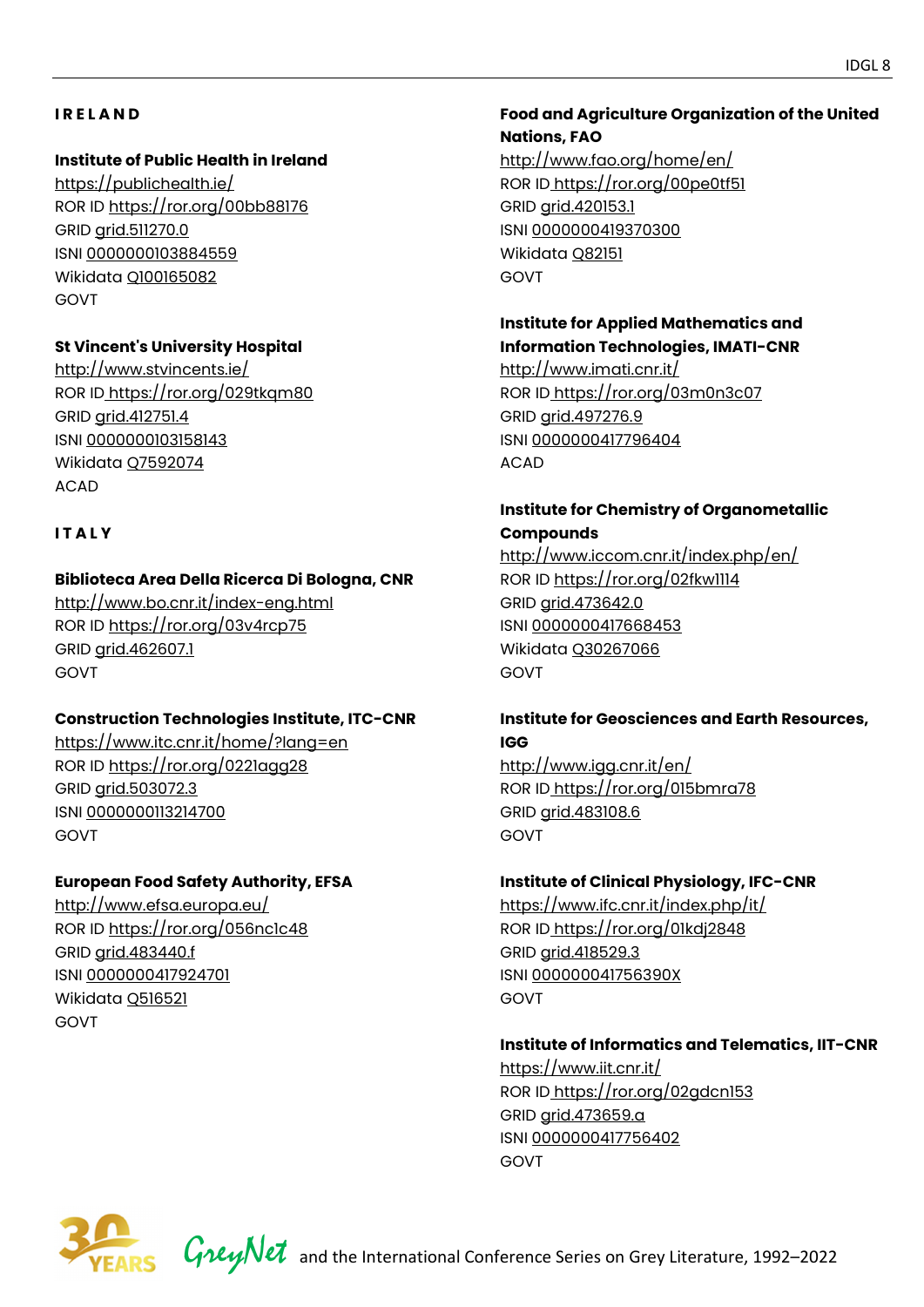# **Institute of Information Science and Technologies**

<http://www.isti.cnr.it/> ROR ID<https://ror.org/05kacka20> GRID [grid.451498.5](https://grid.ac/institutes/grid.451498.5) ISNI [0000000090326370](http://isni.org/isni/0000000090326370) Wikidata [Q3803752](https://www.wikidata.org/wiki/Q3803752) GOVT

#### **Institute of Research on Population and Social Policies**

<https://www.irpps.cnr.it/> ROR ID<https://ror.org/01n1ayq61> GRID [grid.503069.9](https://grid.ac/institutes/grid.503069.9)  ISNI [0000000122863833](http://isni.org/isni/0000000122863833) GOVT

# **Institute of Science and Technology for Ceramics**

<http://www.istec.cnr.it/> ROR ID<https://ror.org/01j6drw72> GRID [grid.494561.b](https://grid.ac/institutes/grid.494561.b)  ISNI [0000000107523128](http://isni.org/isni/0000000107523128)  Wikidata [Q39063771](https://www.wikidata.org/wiki/Q39063771) GOVT

# **Istituto di Linguistica Computazionale, ILC-CNR**

<http://www.ilc.cnr.it/> ROR ID<https://ror.org/028g3pe33> GRID [grid.503055.6](https://grid.ac/institutes/grid.503055.6)  ISNI [0000000417843100](http://isni.org/isni/0000000417843100) GOVT

# **Istituto Superiore di Sanità, ISS**

<http://www.iss.it/chis/?lang=2> ROR ID<https://ror.org/02hssy432> GRID [grid.416651.1](https://grid.ac/institutes/grid.416651.1) ISNI [0000000091206856](http://isni.org/isni/0000000091206856)  Crossref Funder ID [501100004008](https://api.crossref.org/funders/501100004008) Wikidata [Q3803682](https://www.wikidata.org/wiki/Q3803682) GOVT

# **Italian Ministry of Economy and Finance**

<http://www.mef.gov.it/> ROR ID<https://ror.org/0101er145> GRID [grid.436099.1](https://grid.ac/institutes/grid.436099.1) ISNI [0000000087902269](http://isni.org/isni/0000000087902269)  Wikidata [Q1116000](https://www.wikidata.org/wiki/Q1116000) GOVT

# **Naples University 'Federico II'**

<http://www.unina.it/index.jsp> ROR ID<https://ror.org/05290cv24> GRID [grid.4691.a](https://grid.ac/institutes/grid.4691.a) ISNI [000000010790385X](http://isni.org/isni/000000010790385X) Crossref Funder ID [100007195](https://api.crossref.org/funders/100007195) Wikidata [Q691851](https://www.wikidata.org/wiki/Q691851) ACAD

# **National Agency for New Technologies, Energy and Sustainable Economic Development, ENEA**

<http://www.enea.it/en> ROR ID<https://ror.org/02an8es95> GRID [grid.5196.b](https://grid.ac/institutes/grid.5196.b) ISNI [0000000098642490](http://isni.org/isni/0000000098642490) Wikidata [Q1649486](https://www.wikidata.org/wiki/Q1649486)  GOVT

# **National Institute for Astrophysics, INAF**

<http://www.inaf.it/en> ROR ID<https://ror.org/02gh4kt33> GRID [grid.4293.c](https://grid.ac/institutes/grid.4293.c)  ISNI [0000000417928585](http://isni.org/isni/0000000417928585) Crossref Funder ID [501100005184](https://api.crossref.org/funders/501100005184) Wikidata [Q542656](https://www.wikidata.org/wiki/Q542656)  GOVT

#### **National Research Council of Italy, CNR Central Library**

<https://www.cnr.it/it> ROR ID<https://ror.org/04zaypm56> GRID [grid.5326.2](https://grid.ac/institutes/grid.5326.2) ISNI [0000000119404177](http://isni.org/isni/0000000119404177) Crossref Funder ID [501100004462](https://api.crossref.org/funders/501100004462)  Wikidata [Q902464](https://www.wikidata.org/wiki/Q902464)  OTHR

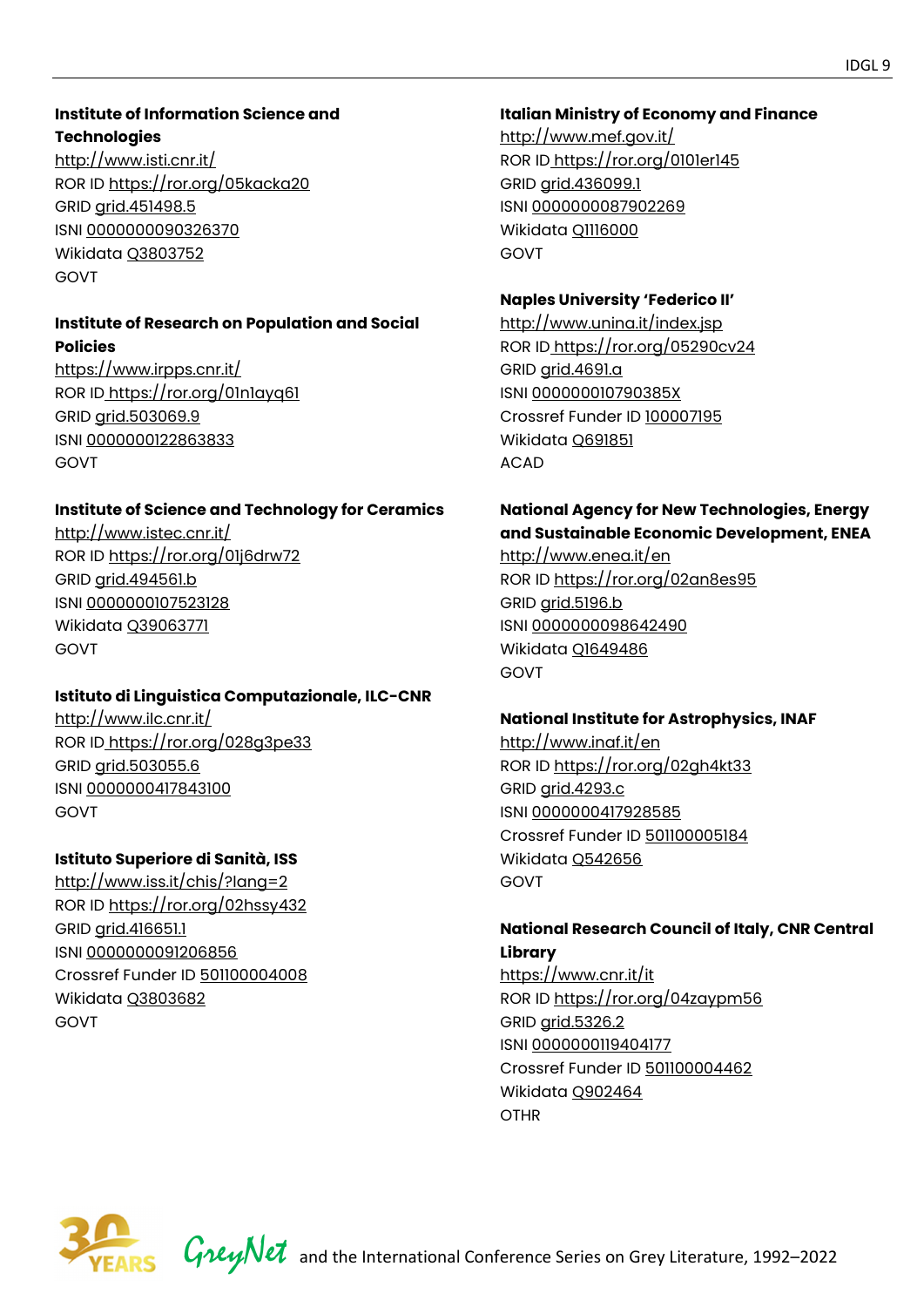#### **Osservatorio Astronomico di Bologna, INAF**

<https://www.oas.inaf.it/en/> ROR ID<https://ror.org/02gh4kt33> GRID [grid.4293.c](https://grid.ac/institutes/grid.4293.c)  ISNI [0000000417928585](http://isni.org/isni/0000000417928585) Crossref Funder ID [501100005184](https://api.crossref.org/funders/501100005184) Wikidata [Q542656](https://www.wikidata.org/wiki/Q542656)  GOVT

#### **Research Institute on Sustainable Economic Growth**

<http://www.ircres.cnr.it/index.php/en/> ROR ID<https://ror.org/044bfsy89> GRID [grid.503066.6](https://grid.ac/institutes/grid.503066.6) ISNI [0000000464139562](http://isni.org/isni/0000000464139562) OTHR

#### **Trieste University Language Centre**

<http://www.units.it/> ROR ID<https://ror.org/02n742c10> GRID [grid.5133.4](https://grid.ac/institutes/grid.5133.4)  ISNI [0000000119414308](http://isni.org/isni/0000000119414308)  Wikidata [Q1751060](https://www.wikidata.org/wiki/Q1751060)  ACAD

# **Universita Cattolica del Sacro Cuore**

http://www.ucsc.it/ ROR ID<https://ror.org/03h7r5v07> GRID [grid.8142.f](https://grid.ac/institutes/grid.8142.f) ISNI [0000000109413192](http://isni.org/isni/0000000109413192) Crossref Funder ID [501100005743](https://api.crossref.org/funders/501100005743)  Wikidata [Q229022](https://www.wikidata.org/wiki/Q229022) ACAD

#### **Universita di Pisa; Sistema bibliotecario**

<http://www.unipi.it/> ROR ID<https://ror.org/03ad39j10> GRID [grid.5395.a](https://grid.ac/institutes/grid.5395.a)  ISNI [0000000417573729](http://isni.org/isni/0000000417573729)  Crossref Funder ID [501100007514](https://api.crossref.org/funders/501100007514) Wikidata [Q645663](https://www.wikidata.org/wiki/Q645663) ACAD

#### **Università Politecnica delle Marche**

<http://www.univpm.it/Entra/> ROR ID<https://ror.org/00x69rs40> GRID [grid.7010.6](https://grid.ac/institutes/grid.7010.6)  ISNI [0000000110173210](http://isni.org/isni/0000000110173210) Crossref Funder ID [501100005758](https://api.crossref.org/funders/501100005758) Wikidata [Q1084409](https://www.wikidata.org/wiki/Q1084409)  ACAD

# **University of Bologna**

<http://www.unibo.it/en/homepage> ROR ID<https://ror.org/01111rn36> GRID [grid.6292.f](https://grid.ac/institutes/grid.6292.f)  ISNI [0000000417571758](http://isni.org/isni/0000000417571758)  Crossref Funder ID [501100005969](https://api.crossref.org/funders/501100005969) Wikidata [Q131262](https://www.wikidata.org/wiki/Q131262)  ACAD

#### **University of Cassino and Southern Lazio**

<http://www.eng.unicas.it/> ROR ID<https://ror.org/04nxkaq16> GRID [grid.21003.30](https://grid.ac/institutes/grid.21003.30)  ISNI [0000000417621962](http://isni.org/isni/0000000417621962) Wikidata [Q504263](https://www.wikidata.org/wiki/Q504263) ACAD

# **University of Milan**

<http://www.unimi.it/ENG/> ROR ID<https://ror.org/00wjc7c48> GRID [grid.4708.b](https://grid.ac/institutes/grid.4708.b) ISNI [0000000417572822](http://isni.org/isni/0000000417572822) Wikidata [Q46210](https://www.wikidata.org/wiki/Q46210)  ACAD

#### **University of Modena and Reggio Emilia**

<http://www.unimore.it/> ROR ID<https://ror.org/02d4c4y02> GRID grid.7548.e ISNI [0000000121697570](http://isni.org/isni/0000000121697570) Crossref Funder ID [100009104](https://api.crossref.org/funders/100009104) Wikidata [Q1243705](https://www.wikidata.org/wiki/Q1243705)  ACAD

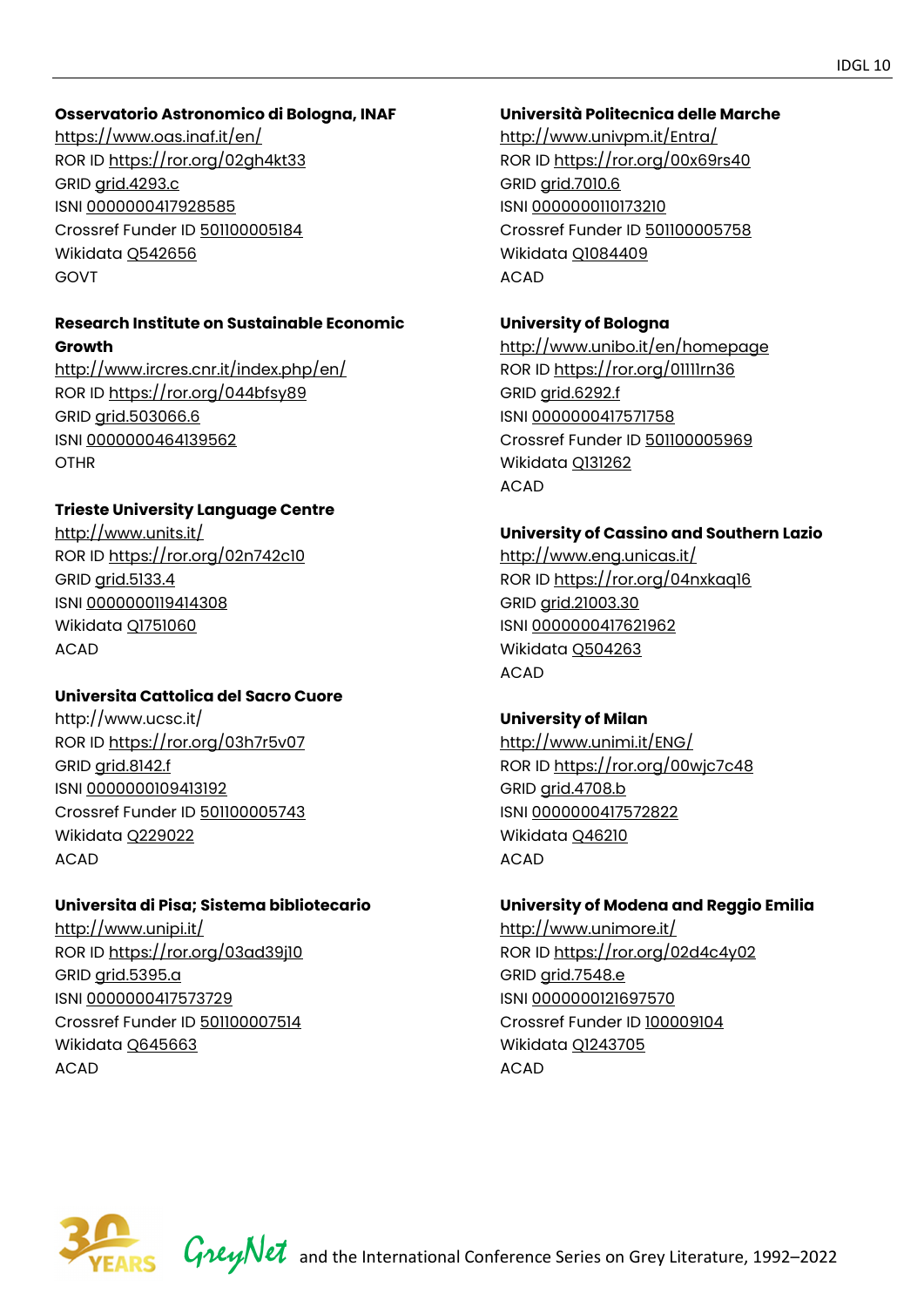#### **University of Padova**

<https://www.unipd.it/en/> ROR ID<https://ror.org/00240q980> GRID [grid.5608.b](https://grid.ac/institutes/grid.5608.b) ISNI [0000000417573470](http://isni.org/isni/0000000417573470) Crossref Funder ID [501100003500](https://api.crossref.org/funders/501100003500)  Wikidata [Q193510](https://www.wikidata.org/wiki/Q193510)  ACAD

# **University of Siena**

<http://www.unisi.it/> ROR ID<https://ror.org/01tevnk56> GRID [grid.9024.f](https://grid.ac/institutes/grid.9024.f) ISNI [0000000417574641](http://isni.org/isni/0000000417574641) Wikidata [Q1245999](https://www.wikidata.org/wiki/Q1245999) ACAD

#### **J A M A I C A**

# **University of the West Indies, UWI**

<http://cavehill.uwi.edu/> ROR ID<https://ror.org/05p4f7w60> GRID [grid.412886.1](https://grid.ac/institutes/grid.412886.1)  ISNI [000000040592769X](http://isni.org/isni/000000040592769X) Wikidata [Q33527386](https://www.wikidata.org/wiki/Q33527386) ACAD

# **J A P A N**

# **Japan Atomic Energy Agency, JAEA**

<https://www.jaea.go.jp/english/index.html> ROR ID<https://ror.org/05nf86y53> GRID [grid.20256.33](https://grid.ac/institutes/grid.20256.33) ISNI [0000000103721485](http://isni.org/isni/0000000103721485) Crossref Funder ID [501100005118](https://api.crossref.org/funders/501100005118)  Wikidata [Q1300624](https://www.wikidata.org/wiki/Q1300624)  GOVT

# **Japan Science and Technology Agency, JST**

<http://www.jst.go.jp/EN/> ROR ID<https://ror.org/00097mb19> GRID [grid.419082.6](https://grid.ac/institutes/grid.419082.6)  ISNI [0000000417549200](http://isni.org/isni/0000000417549200) Crossref Funder ID [501100002241](https://api.crossref.org/funders/501100002241) Wikidata [Q11595927](https://www.wikidata.org/wiki/Q11595927) GOVT

# **National Diet Library, NDL**

<http://www.ndl.go.jp/en/> ROR ID<https://ror.org/05gj5ka88> GRID [grid.462665.5](https://grid.ac/institutes/grid.462665.5) ISNI [0000000417645956](http://isni.org/isni/0000000417645956)  Wikidata [Q477675](https://www.wikidata.org/wiki/Q477675) GOVT

#### **National Institute of Informatics**

<http://www.nii.ac.jp/en> ROR ID<https://ror.org/04ksd4g47> GRID [grid.250343.3](https://grid.ac/institutes/grid.250343.3)  ISNI [0000000110185342](http://isni.org/isni/0000000110185342) Wikidata [Q4346622](https://www.wikidata.org/wiki/Q4346622) GOVT

# **K E N Y A**

# **Moi University**  <http://www.mu.ac.ke/> ROR ID<https://ror.org/04p6eac84> GRID [grid.79730.3a](https://grid.ac/institutes/grid.79730.3a) ISNI [0000000104954256](http://isni.org/isni/0000000104954256)  Wikidata [Q13122809](https://www.wikidata.org/wiki/Q13122809) ACAD

# **K O R E A**

# **Korea Institute of Science & Technology Information**

<http://en.kisti.re.kr/> ROR ID<https://ror.org/01k4yrm29> GRID [grid.249964.4](https://grid.ac/institutes/grid.249964.4) ISNI [0000000105235253](http://isni.org/isni/0000000105235253) Crossref Funder ID [501100003708](https://api.crossref.org/funders/501100003708) Wikidata [Q6431653](https://www.wikidata.org/wiki/Q6431653)  GOVT

# **Yonsei University Central Library**

<http://www.yonsei.ac.kr/eng/> ROR ID<https://ror.org/01wjejq96> GRID [grid.15444.30](https://grid.ac/institutes/grid.15444.30)  ISNI [0000000404705454](http://isni.org/isni/0000000404705454)  Crossref Funder ID [501100002573](https://api.crossref.org/funders/501100002573) Wikidata [Q39988](https://www.wikidata.org/wiki/Q39988)  ACAD



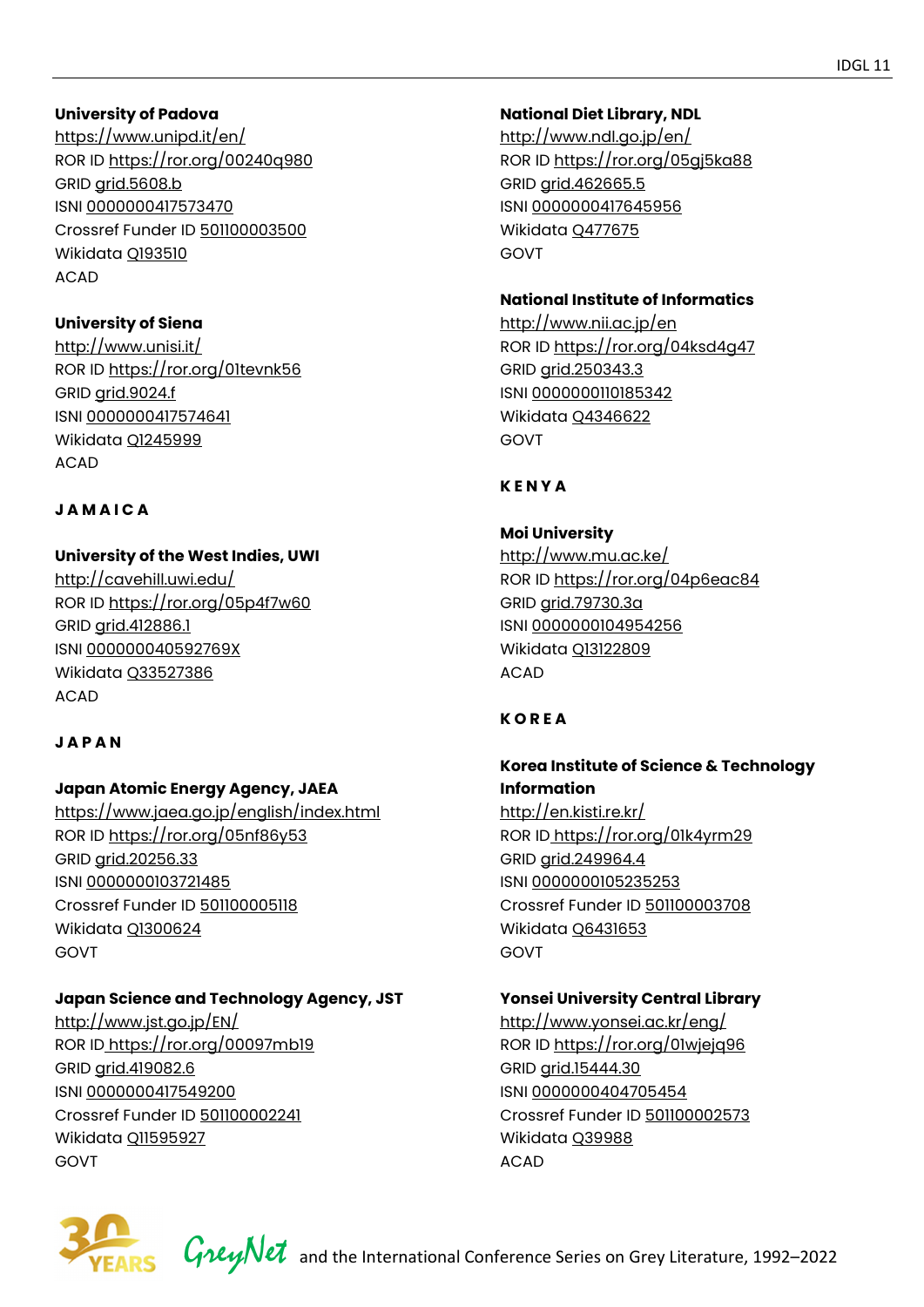#### **L U X E M B O U R G**

# **Office for Official Publications of the European Communities**

<http://publications.europa.eu/en/home> ROR ID<https://ror.org/016jmhr98> GRID [grid.482028.4](https://grid.ac/institutes/grid.482028.4) ISNI [0000000121752365](http://isni.org/isni/0000000121752365)  Wikidata [Q480222](https://www.wikidata.org/wiki/Q480222)  GOVT

#### **M A L A Y S I A**

#### **WorldFish**

<http://www.worldfishcenter.org/> ROR ID<https://ror.org/04bd4pk40> GRID [grid.425190.b](https://grid.ac/institutes/grid.425190.b) Wikidata [Q1486149](https://www.wikidata.org/wiki/Q1486149)  **OTHR** 

#### **N E T H E R L A N D S**

#### **Afrika-Studiecentrum**

<http://www.ascleiden.nl/> ROR ID<https://ror.org/00ma2r948> GRID [grid.450046.3](https://grid.ac/institutes/grid.450046.3)  ISNI [0000000406257640](http://isni.org/isni/0000000406257640) Wikidata [Q2174585](https://www.wikidata.org/wiki/Q2174585) OTHR

#### **Current Research Information Systems, euroCRIS**

<https://eurocris.org/> ROR ID<https://ror.org/04340dw19> GRID [grid.508651.f](https://grid.ac/institutes/grid.508651.f) ISNI [0000000460084314](http://isni.org/isni/0000000460084314)  Wikidata [Q3060521](https://www.wikidata.org/wiki/Q3060521)  **OTHR** 

#### **Data Archiving and Networked Services, DANS-KNAW**

<https://dans.knaw.nl/en> ROR ID<https://ror.org/008pnp284> GRID [grid.500519.8](https://grid.ac/institutes/grid.500519.8) ISNI [0000000121792789](http://isni.org/isni/0000000121792789) Wikidata [Q13570995](https://www.wikidata.org/wiki/Q13570995)  GOVT

#### **Erasmus University Rotterdam, EUR**

<http://www.eur.nl/english/> ROR ID<https://ror.org/057w15z03> GRID [grid.6906.9](https://grid.ac/institutes/grid.6906.9) ISNI [0000000092621349](http://isni.org/isni/0000000092621349)  Crossref Funder ID [501100001828](https://api.crossref.org/funders/501100001828)  Wikidata [Q633529](https://www.wikidata.org/wiki/Q633529) ACAD

#### **GreyNet International, Grey Literature Network Service**

<https://www.greynet.org/> ROR ID<https://ror.org/01pxfxj80> GRID [grid.510506.7](https://grid.ac/institutes/grid.510506.7) ISNI [0000000115080451](http://isni.org/isni/0000000115080451) Wikidata [Q5608193](https://www.wikidata.org/wiki/Q5608193) OTHR

#### **International Bureau of Fiscal Documentation, IBFD**

<http://www.ibfd.org/> ROR ID<https://ror.org/00bscyw28> GRID [grid.451647.5](https://grid.ac/institutes/grid.451647.5) ISNI [0000000406258723](http://isni.org/isni/0000000406258723) ACAD

# **Koninklijk Instituut voor de Tropen, KIT**

<http://www.kit.nl/> ROR ID<https://ror.org/01z6bgg93> GRID [grid.11503.36](https://grid.ac/institutes/grid.11503.36) ISNI [0000000121811687](http://isni.org/isni/0000000121811687)  Wikidata [Q1796182](https://www.wikidata.org/wiki/Q1796182) GOVT

#### **National Library of the Netherlands**

<https://www.kb.nl/en> ROR ID<https://ror.org/02w4jbg70> GRID [grid.425631.7](https://grid.ac/institutes/grid.425631.7) ISNI [0000000123699000](http://isni.org/isni/0000000123699000) Wikidata [Q1526131](https://www.wikidata.org/wiki/Q1526131)  GOVT



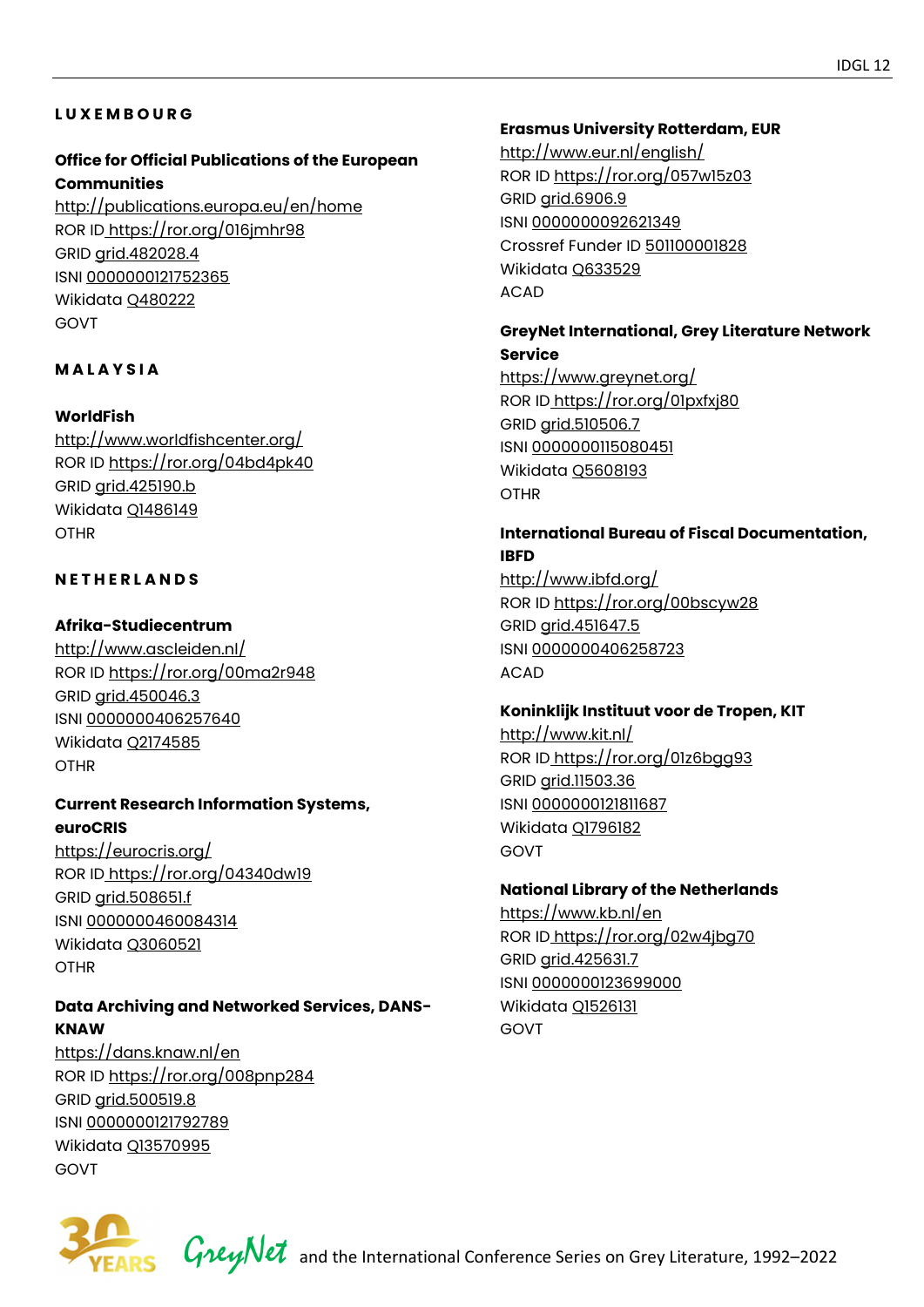# **Radboud Universiteit Nijmegen**

<http://www.ru.nl/english/> ROR ID<https://ror.org/016xsfp80> GRID [grid.5590.9](https://grid.ac/institutes/grid.5590.9)  ISNI [0000000122931605](http://isni.org/isni/0000000122931605)  Crossref Funder ID [501100001832](https://api.crossref.org/funders/501100001832) Wikidata [Q632004](https://www.wikidata.org/wiki/Q632004)  ACAD

#### **University of Amsterdam, UvA**

<http://www.uva.nl/en/home> ROR ID<https://ror.org/04dkp9463> GRID [grid.7177.6](https://grid.ac/institutes/grid.7177.6) ISNI [0000000084992262](http://isni.org/isni/0000000084992262)  Crossref Funder ID [501100001827](https://api.crossref.org/funders/501100001827)  Wikidata [Q214341](https://www.wikidata.org/wiki/Q214341) ACAD

#### **Vrije Universiteit Amsterdam**

<http://www.vu.nl/en/> ROR ID<https://ror.org/008xxew50> GRID [grid.12380.38](https://grid.ac/institutes/grid.12380.38) ISNI [0000000417549227](http://isni.org/isni/0000000417549227) Crossref Funder ID [501100001833](https://api.crossref.org/funders/501100001833) Wikidata [Q1065414](https://www.wikidata.org/wiki/Q1065414) ACAD

#### **N O R W A Y**

# **TIND Technologies**

<https://tind.io/> ROR ID<https://ror.org/04mcehe57> GRID [grid.459209.3](https://grid.ac/institutes/grid.459209.3) **BUSN** 

#### **University of South-Eastern Norway**

[https://www.usn.no/?lang=en\\_GB](https://www.usn.no/?lang=en_GB)  ROR ID<https://ror.org/05ecg5h20> GRID [grid.463530.7](https://grid.ac/institutes/grid.463530.7) ISNI [000000047417509X](http://isni.org/isni/000000047417509X) Wikidata [Q20112014](https://www.wikidata.org/wiki/Q20112014)  ACAD

#### **P A K I S T A N**

#### **Allama Iqbal Open University**

<https://www.aiou.edu.pk/> ROR ID<https://ror.org/04vympt94> GRID [grid.445214.2](https://grid.ac/institutes/grid.445214.2) ISNI [0000000406070034](http://isni.org/isni/0000000406070034) Wikidata [Q3694529](https://www.wikidata.org/wiki/Q3694529)  ACAD

#### **P H I L I P P I N E S**

# **Central Philippine University**

https://cpu.edu.ph/ ROR ID<https://ror.org/0238cf984> GRID [grid.443069.c](https://grid.ac/institutes/grid.443069.c)  ISNI [000000010700351X](http://isni.org/isni/000000010700351X)  Wikidata [Q1053944](https://www.wikidata.org/wiki/Q1053944) ACAD

#### **Southeast Asian Fisheries Development Center**

http://www.seafdec.org.ph/ ROR ID<https://ror.org/00ffgq494> GRID [grid.467041.0](https://grid.ac/institutes/grid.467041.0)  ISNI [0000000406239100](http://isni.org/isni/0000000406239100) GOVT

#### **P O L A N D**

#### **Information Processing Institute, OPI**

<http://www.opi.org.pl/en/home.html> ROR ID<https://ror.org/040fc1e14> GRID [grid.426232.3](https://grid.ac/institutes/grid.426232.3) ISNI [0000000122287645](http://isni.org/isni/0000000122287645)  GOVT

#### **Poznań University Library**

<http://www.put.edu.pl/> ROR ID<https://ror.org/00p7p3302> GRID [grid.6963.a](https://grid.ac/institutes/grid.6963.a) ISNI [0000000107296922](http://isni.org/isni/0000000107296922)  Crossref Funder ID [501100004239](https://api.crossref.org/funders/501100004239) Wikidata [Q1678753](https://www.wikidata.org/wiki/Q1678753)  ACAD

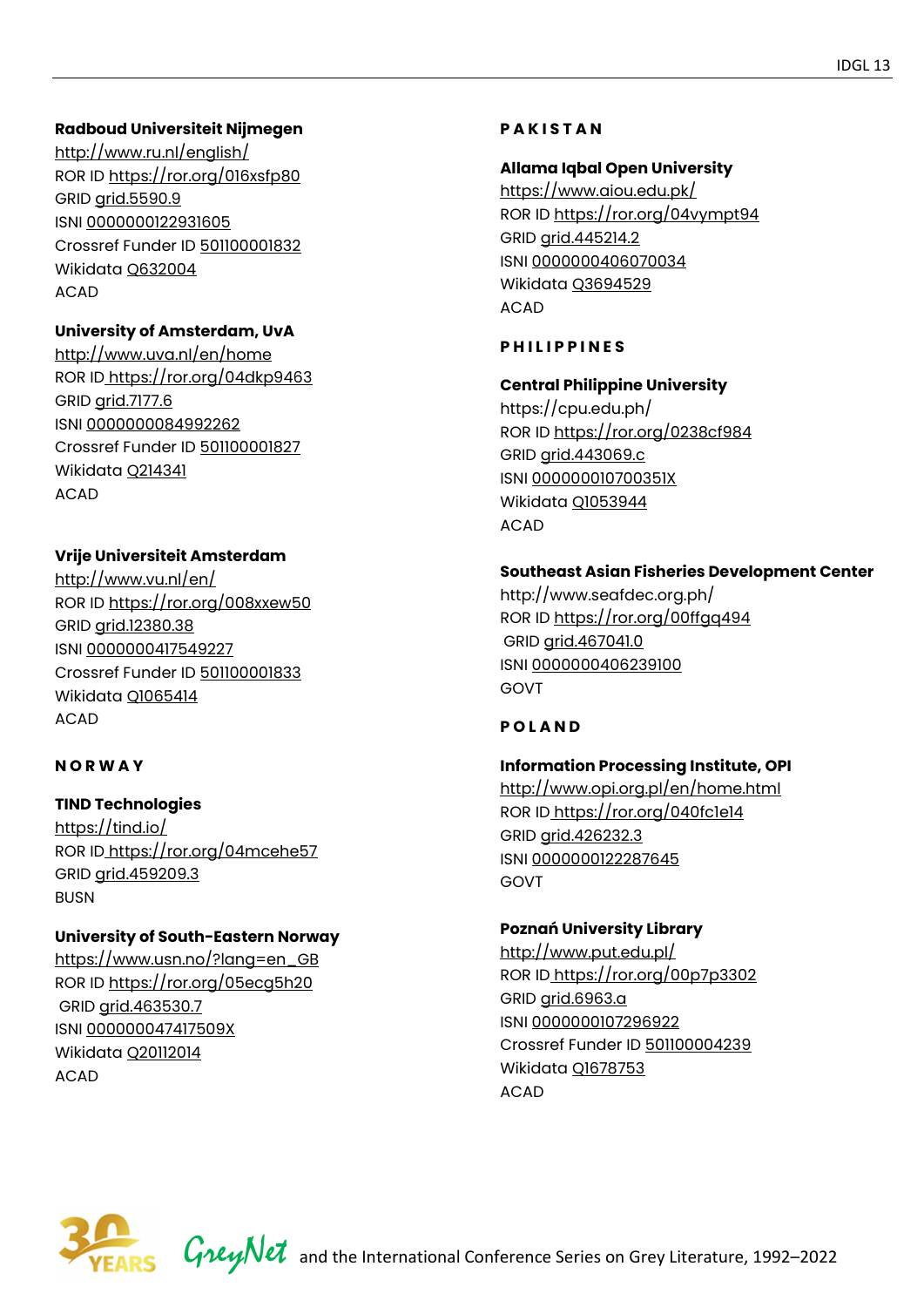# **P O R T U G A L**

#### **Minho University**

<http://www.uminho.pt/en> ROR ID<https://ror.org/037wpkx04> GRID [grid.10328.38](https://grid.ac/institutes/grid.10328.38) ISNI [000000012159175X](http://isni.org/isni/000000012159175X)  Crossref Funder ID [501100007319](https://api.crossref.org/funders/501100007319)  Wikidata [Q29673](https://www.wikidata.org/wiki/Q29673) ACAD

#### **R O M A N I A**

#### **Biblioteca Centrala Universitara "M. Eminescu"**

<http://www.bcub.ro/> ROR ID<https://ror.org/05qhw9x92> GRID [grid.472540.0](https://grid.ac/institutes/grid.472540.0) ISNI [0000000122864684](http://isni.org/isni/0000000122864684) ACAD

#### **R U S S I A**

#### **Saint Petersburg State University**

<http://spbu.ru/> ROR ID<https://ror.org/023znxa73> GRID [grid.15447.33](https://grid.ac/institutes/grid.15447.33)  ISNI [0000000122896897](http://isni.org/isni/0000000122896897) Crossref Funder ID [501100004285](https://api.crossref.org/funders/501100004285)  Wikidata [Q27621](https://www.wikidata.org/wiki/Q27621) ACAD

#### **SAUDIA ARABIA**

# **King Abdullah University of Science & Technology** <http://www.kaust.edu.sa/> ROR ID<https://ror.org/01q3tbs38> GRID [grid.45672.32](https://grid.ac/institutes/grid.45672.32) ISNI [0000000119265090](http://isni.org/isni/0000000119265090)  Crossref Funder ID [501100004052](https://api.crossref.org/funders/501100004052) Wikidata [Q1463036](https://www.wikidata.org/wiki/Q1463036)  ACAD

# **S L O V A K R E P U B L I C**

# **Slovak Centre of Scientific and Technical information**  <http://www.cvtisr.sk/>

ROR ID<https://ror.org/054ys1f07> GRID [grid.450672.2](https://grid.ac/institutes/grid.450672.2) ISNI [000000012169605X](http://isni.org/isni/000000012169605X)  GOVT

# **Slovak University of Technology in Bratislava, STUBA**

[http://www.stuba.sk/english.html?page\\_id=132](http://www.stuba.sk/english.html?page_id=132) ROR ID<https://ror.org/0561ghm58> GRID [grid.440789.6](https://grid.ac/institutes/grid.440789.6)  ISNI [0000000122267046](http://isni.org/isni/0000000122267046) Wikidata [Q1778355](https://www.wikidata.org/wiki/Q1778355)  ACAD

## **S L O V E N I A**

#### **National and University Library, NUK**

<http://www.nuk.uni-lj.si/nukeng.asp> ROR ID<https://ror.org/04tjx1w16> GRID [grid.17794.3c](https://grid.ac/institutes/grid.17794.3c) ISNI [0000000406220928](http://isni.org/isni/0000000406220928)  Wikidata [Q1520466](https://www.wikidata.org/wiki/Q1520466) GOVT

#### **University of Ljubljana**

<http://www.uni-lj.si/> ROR ID<https://ror.org/05njb9z20> GRID [grid.8954.0](https://grid.ac/institutes/grid.8954.0)  ISNI [0000000107216013](http://isni.org/isni/0000000107216013) Crossref Funder ID [501100007657](https://api.crossref.org/funders/501100007657) Wikidata [Q1377](https://www.wikidata.org/wiki/Q1377)  ACAD

#### SOUTH AFRICA

#### **Department Foreign Affairs**

<http://www.dirco.gov.za/department/index.html> ROR ID<https://ror.org/038fxc267> GRID [grid.510774.0](https://grid.ac/institutes/grid.510774.0)  ISNI [0000000406003288](http://isni.org/isni/0000000406003288)  Wikidata [Q3315351](https://www.wikidata.org/wiki/Q3315351) GOVT

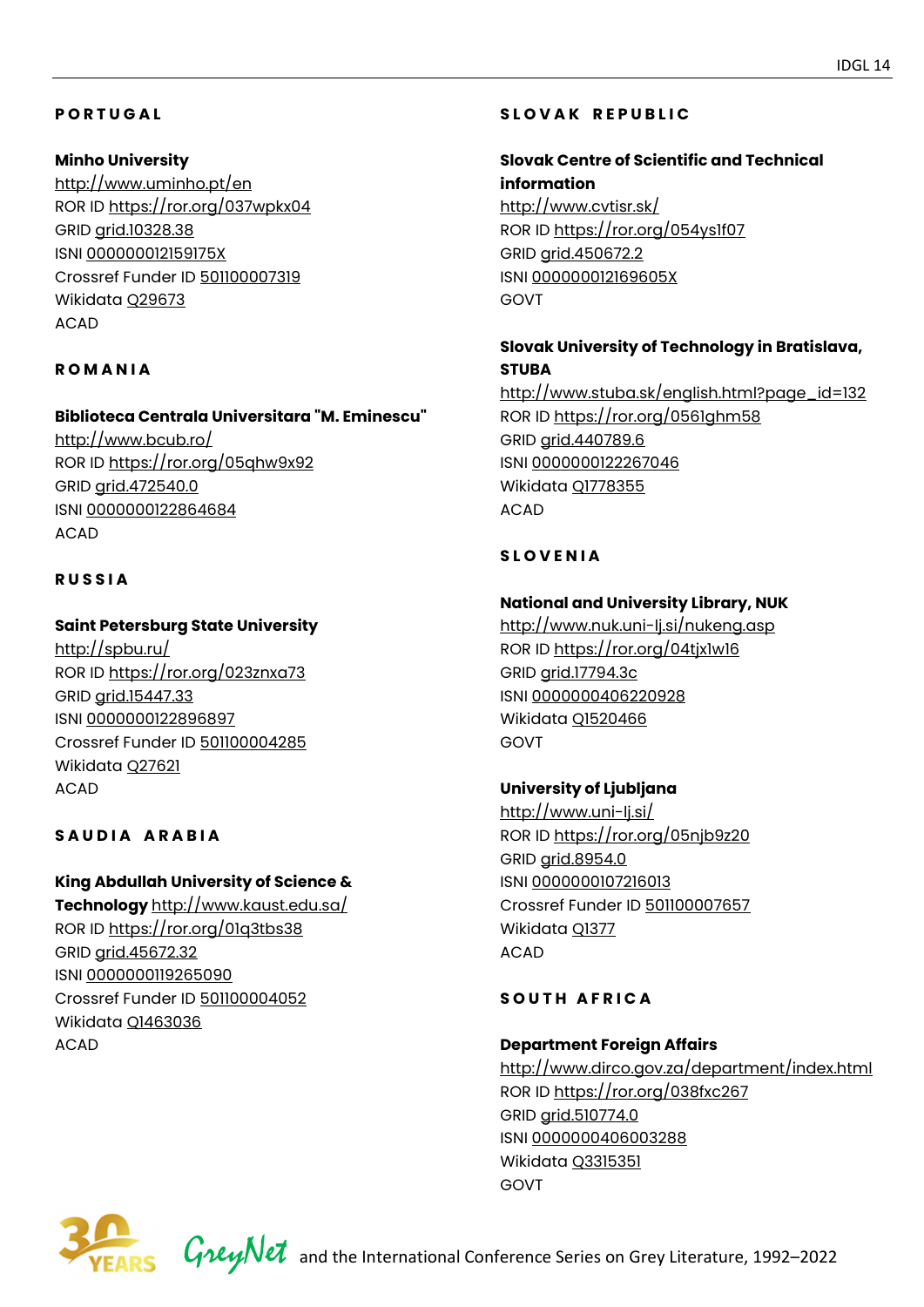#### **University of the Witwatersrand**

<http://www.wits.ac.za/> ROR ID<https://ror.org/03rp50x72> GRID [grid.11951.3d](https://grid.ac/institutes/grid.11951.3d) ISNI [0000000419371135](http://isni.org/isni/0000000419371135) Crossref Funder ID [100009467](https://api.crossref.org/funders/100009467)  Wikidata [Q534643](https://www.wikidata.org/wiki/Q534643)  ACAD

#### **S P A I N**

#### **Polytechnic University of Valencia**

<http://www.upv.es/> ROR ID<https://ror.org/01460j859> GRID [grid.157927.f](https://grid.ac/institutes/grid.157927.f) ISNI [0000000417705832](http://isni.org/isni/0000000417705832)  Crossref Funder ID [501100004233](https://api.crossref.org/funders/501100004233)  Wikidata [Q2003976](https://www.wikidata.org/wiki/Q2003976) ACAD

#### **Salamanca University, USAL**

<http://www.usal.es/webusal/en> ROR ID<https://ror.org/02f40zc51> GRID [grid.11762.33](https://grid.ac/institutes/grid.11762.33) ISNI [0000000121801817](http://isni.org/isni/0000000121801817)  Wikidata [Q308963](https://www.wikidata.org/wiki/Q308963)  ACAD

#### **Universidade da Coruña**

<https://www.udc.gal/> ROR ID<https://ror.org/01qckj285> GRID [grid.8073.c](https://grid.ac/institutes/grid.8073.c) ISNI [0000000121768535](http://isni.org/isni/0000000121768535) Wikidata [Q280305](https://www.wikidata.org/wiki/Q280305) ACAD

#### **Universidad de Zaragoza**

<http://www.unizar.es/> ROR ID<https://ror.org/012a91z28> GRID [grid.11205.37](https://grid.ac/institutes/grid.11205.37) ISNI [0000000121528769](http://isni.org/isni/0000000121528769) Crossref Funder ID [501100007041](https://api.crossref.org/funders/501100007041) Wikidata [Q633561](https://www.wikidata.org/wiki/Q633561)  ACAD

#### **University of Granada**

<http://www.ugr.es/> ROR ID<https://ror.org/04njjy449> GRID [grid.4489.1](https://grid.ac/institutes/grid.4489.1)  ISNI [0000000121678994](http://isni.org/isni/0000000121678994) Crossref Funder ID [501100006393](https://api.crossref.org/funders/501100006393) Wikidata [Q1232180](https://www.wikidata.org/wiki/Q1232180) ACAD

#### **S W E D E N**

#### **Karolinska Institutet, Universitetsbiblioteket**

<http://ki.se/en/startpage> ROR ID<https://ror.org/056d84691> GRID [grid.4714.6](https://grid.ac/institutes/grid.4714.6)  ISNI [0000000419370626](http://isni.org/isni/0000000419370626)  Crossref Funder ID [501100004047](https://api.crossref.org/funders/501100004047) Wikidata [Q219564](https://www.wikidata.org/wiki/Q219564)  ACAD

#### **Swedish University of Agricultural Sciences**

<http://www.slu.se/en/> ROR ID<https://ror.org/02yy8x990> GRID [grid.6341.0](https://grid.ac/institutes/grid.6341.0) ISNI [0000000085782742](http://isni.org/isni/0000000085782742)  Crossref Funder ID [501100004360](https://api.crossref.org/funders/501100004360)  Wikidata [Q1312762](https://www.wikidata.org/wiki/Q1312762) ACAD

#### **S W I T S E R L A N D**

# **European Organization for Nuclear Research, CERN**

<http://home.web.cern.ch/> ROR ID<https://ror.org/01ggx4157> GRID [grid.9132.9](https://grid.ac/institutes/grid.9132.9)  ISNI [000000012156142X](http://isni.org/isni/000000012156142X) Wikidata [Q42944](https://www.wikidata.org/wiki/Q42944)  OTHR

#### **Swiss Federal Office of Public Health**

<http://www.bag.admin.ch/index.html?lang=en> ROR ID<https://ror.org/01qtc5416> GRID [grid.414841.c](https://grid.ac/institutes/grid.414841.c) ISNI [0000000109451455](http://isni.org/isni/0000000109451455) Crossref Funder ID [501100002329](https://api.crossref.org/funders/501100002329)  GOVT

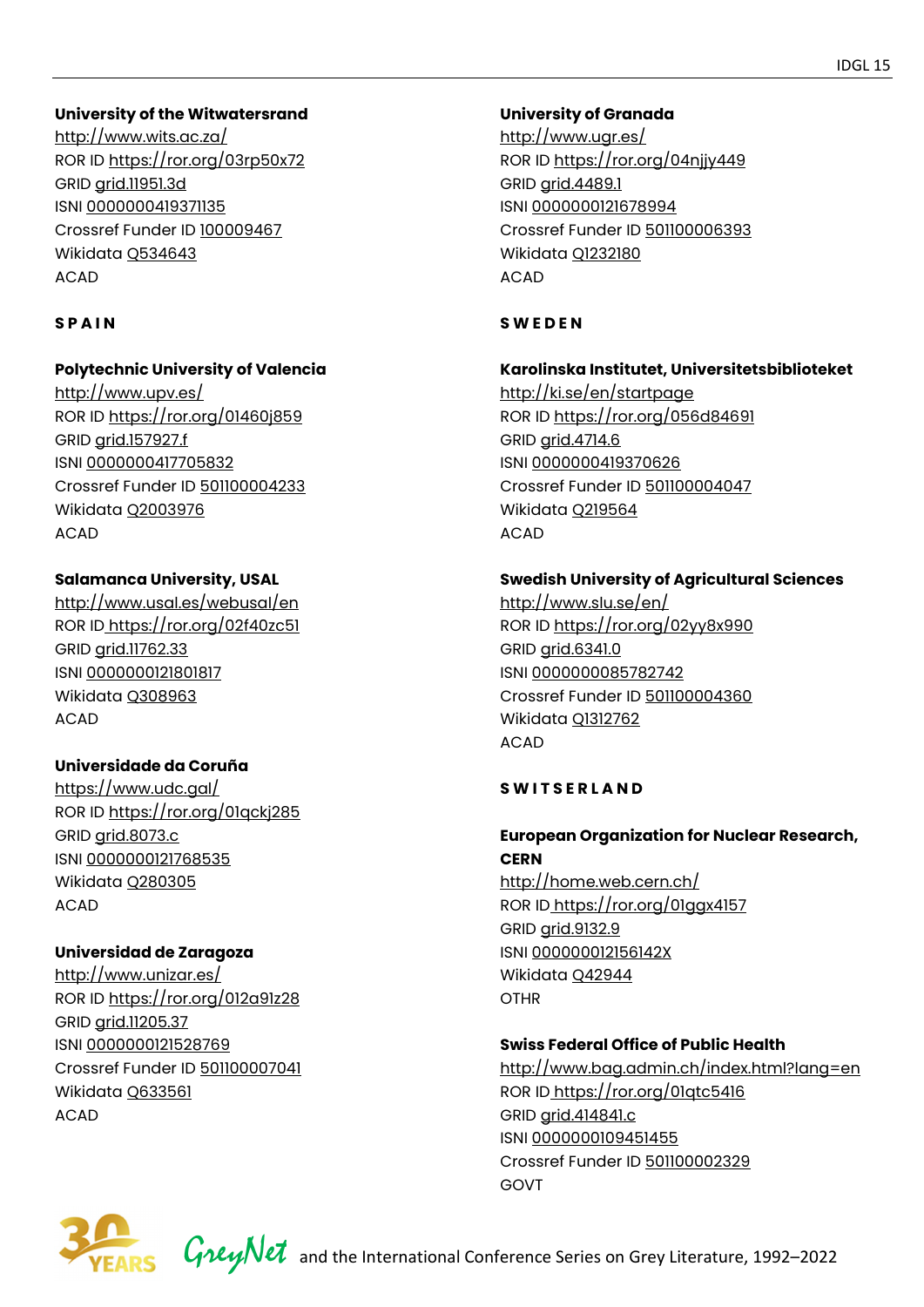#### **Università della Svizzera italiana**

<http://www.usi.ch/en/index.htm> ROR ID<https://ror.org/03c4atk17> GRID [grid.29078.34](https://grid.ac/institutes/grid.29078.34)  ISNI [0000000122032861](http://isni.org/isni/0000000122032861) Wikidata [Q689617](https://www.wikidata.org/wiki/Q689617)  ACAD

#### **Universität Bern**

<http://www.unibe.ch/eng/> ROR ID<https://ror.org/02k7v4d05> GRID [grid.5734.5](https://grid.ac/institutes/grid.5734.5) ISNI [0000000107265157](http://isni.org/isni/0000000107265157) Crossref Funder ID [100009068](https://api.crossref.org/funders/100009068) Wikidata [Q659080](https://www.wikidata.org/wiki/Q659080) ACAD

#### **UNITED KINGDOM**

#### **Bournemouth University**

<https://www1.bournemouth.ac.uk/> ROR ID<https://ror.org/05wwcw481> GRID [grid.17236.31](https://grid.ac/institutes/grid.17236.31) ISNI [0000000107284630](http://isni.org/isni/0000000107284630)  Crossref Funder ID [100008473](https://api.crossref.org/funders/100008473) Wikidata [Q3182943](https://www.wikidata.org/wiki/Q3182943) ACAD

# **British Library, BL**

<http://www.bl.uk/> ROR ID<https://ror.org/05dhe8b71> GRID [grid.36212.34](https://grid.ac/institutes/grid.36212.34) Wikidata [Q23308](https://www.wikidata.org/wiki/Q23308)  GOVT

#### **Figshare**

[https://www.figshare.com](https://www.figshare.com/) ROR ID<https://ror.org/041mxqs23> GRID [grid.497388.9](https://grid.ac/institutes/grid.497388.9) ISNI [0000000446638237](http://isni.org/isni/0000000446638237) BUSN

#### **Historic Environment Scotland**

<https://www.historicenvironment.scot/> ROR ID<https://ror.org/01h5xyq84> GRID grid.486809.b ISNI 0000000459033421 Wikidata Q21997561 GOVT

#### **King's College London, KCL**

<http://www.kcl.ac.uk/index.aspx> ROR ID<https://ror.org/0220mzb33> GRID [grid.13097.3c](https://grid.ac/institutes/grid.13097.3c) ISNI [0000000123226764](http://isni.org/isni/0000000123226764)  Crossref Funder ID [100009360](https://api.crossref.org/funders/100009360) Wikidata [Q245247](https://www.wikidata.org/wiki/Q245247) ACAD

#### **Loughborough University**

<http://www.lboro.ac.uk/> ROR ID<https://ror.org/04vg4w365> GRID [grid.6571.5](https://grid.ac/institutes/grid.6571.5)  ISNI [0000000419368542](http://isni.org/isni/0000000419368542) Crossref Funder ID [501100000857](https://api.crossref.org/funders/501100000857) Wikidata [Q1434547](https://www.wikidata.org/wiki/Q1434547) ACAD

#### **Newcastle University**

<http://www.ncl.ac.uk/> ROR ID<https://ror.org/01kj2bm70> GRID [grid.1006.7](https://grid.ac/institutes/grid.1006.7)  ISNI [0000000104627212](http://isni.org/isni/0000000104627212)  Crossref Funder ID [501100008406](https://api.crossref.org/funders/501100008406) Wikidata [Q837164](https://www.wikidata.org/wiki/Q837164) ACAD

#### **Robert Gordon University, RGU**

<http://www.rgu.ac.uk/> ROR ID<https://ror.org/04f0qj703> GRID [grid.59490.31](https://grid.ac/institutes/grid.59490.31)  ISNI [0000000123241681](http://isni.org/isni/0000000123241681)  Crossref Funder ID [100009749](https://api.crossref.org/funders/100009749)  Wikidata [Q1788342](https://www.wikidata.org/wiki/Q1788342)  ACAD

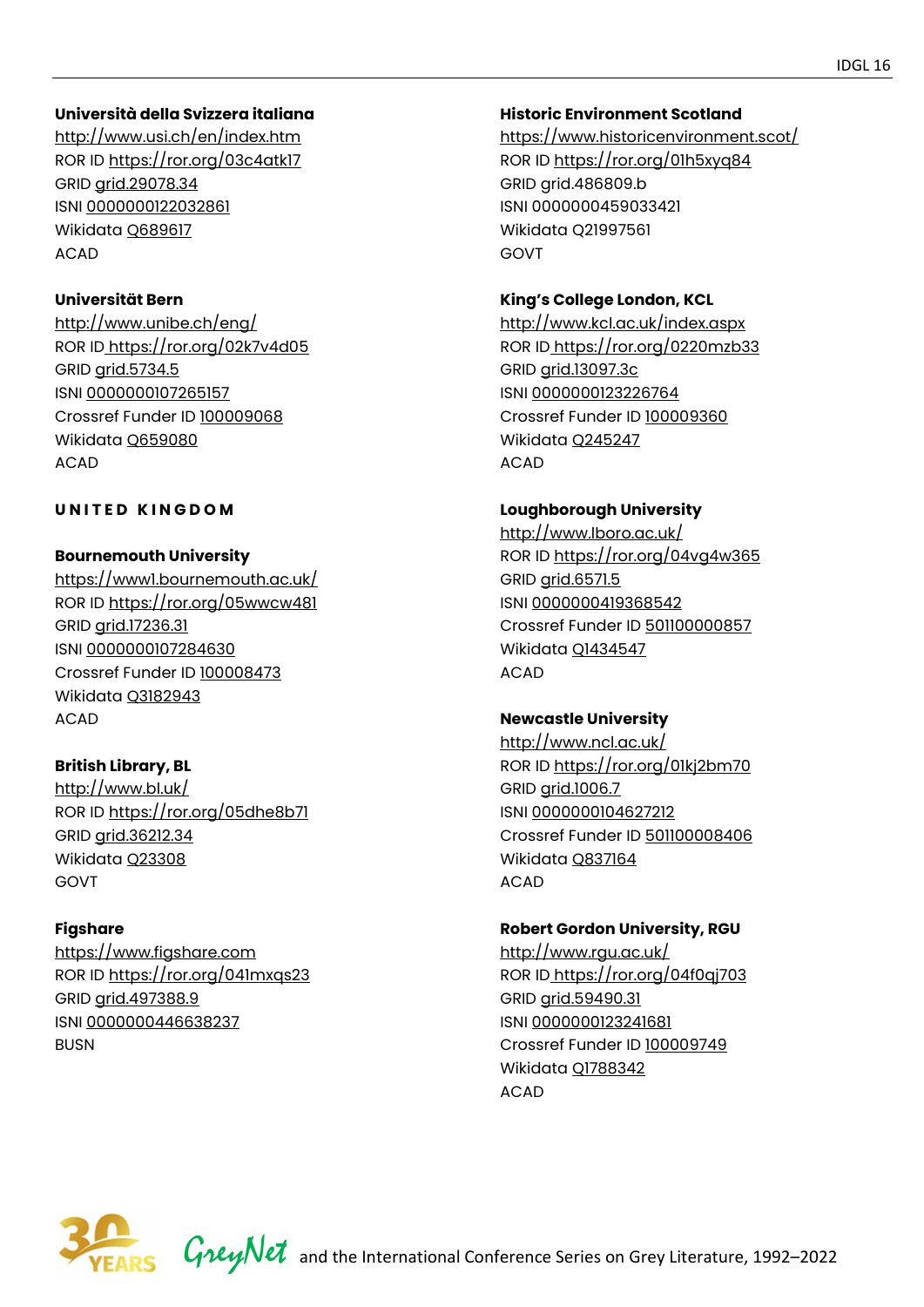# **UK Cochrane**

http://uk.cochrane.org/ ROR ID<https://ror.org/00dbkrq51> GRID [grid.420305.0](https://grid.ac/institutes/grid.420305.0) ISNI [0000000106874524](http://isni.org/isni/0000000106874524) Wikidata [Q1105202](https://www.wikidata.org/wiki/Q1105202) **OTHR** 

# **University Hospitals Bristol NHS Foundation Trust**

<http://www.uhbristol.nhs.uk/> ROR ID<https://ror.org/04nm1cv11> GRID [grid.410421.2](https://grid.ac/institutes/grid.410421.2) ISNI [0000000403807336](http://isni.org/isni/0000000403807336) Wikidata [Q17028004](https://www.wikidata.org/wiki/Q17028004)  GOVT

# **University of Exeter**

<http://www.exeter.ac.uk/> ROR ID<https://ror.org/03yghzc09> GRID [grid.8391.3](https://grid.ac/institutes/grid.8391.3)  ISNI [0000000419368024](http://isni.org/isni/0000000419368024) Crossref Funder ID [501100000737](https://api.crossref.org/funders/501100000737) Wikidata [Q1414861](https://www.wikidata.org/wiki/Q1414861) ACAD

# **University of Leeds**

<http://www.leeds.ac.uk/> ROR ID<https://ror.org/024mrxd33> GRID [grid.9909.9](https://grid.ac/institutes/grid.9909.9)  ISNI [0000000419368403](http://isni.org/isni/0000000419368403)  Crossref Funder ID [501100000777](https://api.crossref.org/funders/501100000777)  Wikidata [Q503424](https://www.wikidata.org/wiki/Q503424) ACAD

# **University of York**

<http://www.york.ac.uk/> ROR ID<https://ror.org/04m01e293> GRID [grid.5685.e](https://grid.ac/institutes/grid.5685.e)  ISNI [0000000419369668](http://isni.org/isni/0000000419369668) Crossref Funder ID [100009001](https://api.crossref.org/funders/100009001) Wikidata [Q967165](https://www.wikidata.org/wiki/Q967165) ACAD

# **U N I T E D S T A T E S**

# **American Psychological Association, APA**

<http://www.apa.org/> ROR ID<https://ror.org/00rt1d436> GRID [grid.280937.7](https://grid.ac/institutes/grid.280937.7)  ISNI [0000000121667523](http://isni.org/isni/0000000121667523) Crossref Funder ID [100006324](https://api.crossref.org/funders/100006324)  Wikidata [Q466587](https://www.wikidata.org/wiki/Q466587)  OTHR

# **Arizona State University**

<http://www.asu.edu/> ROR ID<https://ror.org/03efmqc40> GRID [grid.215654.1](https://grid.ac/institutes/grid.215654.1)  ISNI [0000000121512636](http://isni.org/isni/0000000121512636)  Crossref Funder ID [100007482](https://api.crossref.org/funders/100007482) Wikidata [Q670897](https://www.wikidata.org/wiki/Q670897)  ACAD

# **Beth Israel Deaconess Medical Center**

<http://www.bidmc.org/> ROR ID<https://ror.org/04drvxt59> GRID [grid.239395.7](https://grid.ac/institutes/grid.239395.7) ISNI [0000000090118547](http://isni.org/isni/0000000090118547) Crossref Funder ID [100005615](https://api.crossref.org/funders/100005615) Wikidata [Q4897536](https://www.wikidata.org/wiki/Q4897536) OTHR

# **Brooklyn College**

<http://www.brooklyn.cuny.edu/web/home.php> ROR ID<https://ror.org/019k4jq75> GRID [grid.183006.c](https://grid.ac/institutes/grid.183006.c)  ISNI [0000000106717844](http://isni.org/isni/0000000106717844)  Wikidata [Q371625](https://www.wikidata.org/wiki/Q371625)  ACAD

# **Catholic University of America, CUA**

<http://www.cua.edu/> ROR ID<https://ror.org/047yk3s18> GRID [grid.39936.36](https://grid.ac/institutes/grid.39936.36) ISNI [0000000121746686](http://isni.org/isni/0000000121746686) Crossref Funder ID [100008496](https://api.crossref.org/funders/100008496) Wikidata [Q179036](https://www.wikidata.org/wiki/Q179036) ACAD

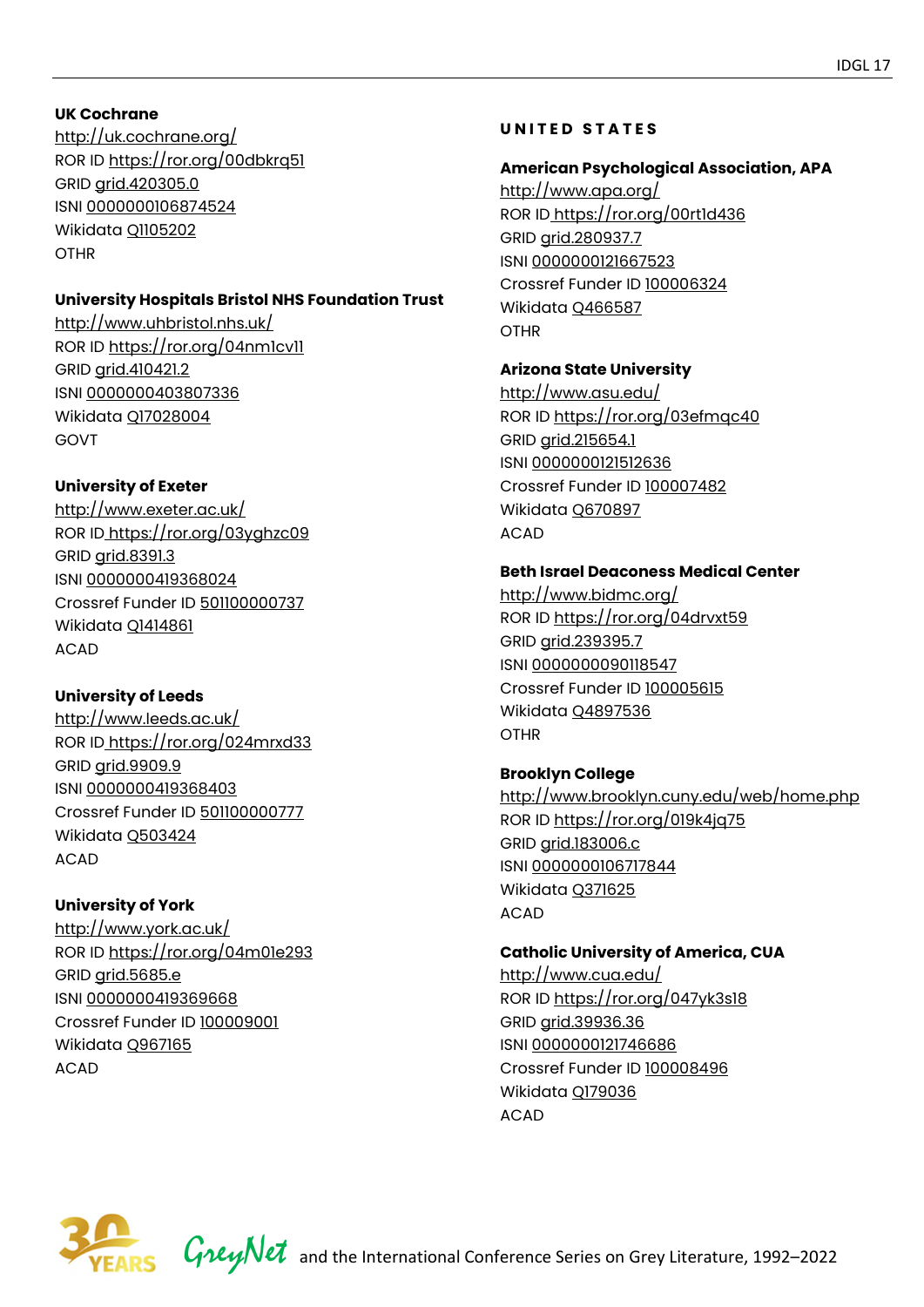#### **Columbia University**

<http://www.columbia.edu/> ROR ID<https://ror.org/00hj8s172> GRID [grid.21729.3f](https://grid.ac/institutes/grid.21729.3f)  ISNI [0000000419368729](http://isni.org/isni/0000000419368729)  Crossref Funder ID [100006474](https://api.crossref.org/funders/100006474)  Wikidata [Q49088](https://www.wikidata.org/wiki/Q49088) ACAD

#### **Deep Web Technologies, Inc.**

<http://www.deepwebtech.com/> ROR ID<https://ror.org/01acb5n90> GRID [grid.455438.b](https://grid.ac/institutes/grid.455438.b) ISNI [0000000404826555](http://isni.org/isni/0000000404826555)  BUSN

#### **EBSCO Publishing**

<http://www.ebscoind.com/> ROR ID<https://ror.org/00dsy9f04> GRID [grid.431285.9](https://grid.ac/institutes/grid.431285.9) ISNI [0000000110912722](http://isni.org/isni/0000000110912722)  Wikidata [Q606978](https://www.wikidata.org/wiki/Q606978)  BUSN

#### **Federal Reserve Bank of St. Louis**

<https://www.stlouisfed.org/> ROR ID<https://ror.org/02skhjj30> GRID [grid.431383.e](https://grid.ac/institutes/grid.431383.e) ISNI [0000000121774062](http://isni.org/isni/0000000121774062) Wikidata [Q4383730](https://www.wikidata.org/wiki/Q4383730)  OTHR

#### **Florida International University, FIU**

<http://www.fiu.edu/> ROR ID<https://ror.org/02gz6gg07> GRID arid.65456.34 ISNI [0000000121101845](http://isni.org/isni/0000000121101845) Crossref Funder ID [100007681](https://api.crossref.org/funders/100007681) Wikidata [Q1065809](https://www.wikidata.org/wiki/Q1065809)  ACAD

#### **George Mason University, GMU**

<https://www.gmu.edu/> ROR ID<https://ror.org/02jqj7156> GRID [grid.22448.38](https://grid.ac/institutes/grid.22448.38)  ISNI [0000000419368032](http://isni.org/isni/0000000419368032) Crossref Funder ID [100006369](https://api.crossref.org/funders/100006369) Wikidata [Q1411222](https://www.wikidata.org/wiki/Q1411222)  ACAD

#### **George Washington University, GWU**

<http://www.gwu.edu/> ROR ID<https://ror.org/00y4zzh67> GRID [grid.253615.6](https://grid.ac/institutes/grid.253615.6) ISNI [0000000419369510](http://isni.org/isni/0000000419369510) Crossref Funder ID [100007108](https://api.crossref.org/funders/100007108) Wikidata [Q432637](https://www.wikidata.org/wiki/Q432637) ACAD

#### **Georgetown University, School of Medicine**

<http://www.georgetown.edu/> ROR ID<https://ror.org/05vzafd60> GRID [grid.213910.8](https://grid.ac/institutes/grid.213910.8) ISNI [0000000119551644](http://isni.org/isni/0000000119551644) Crossref Funder ID [100008064](https://api.crossref.org/funders/100008064) Wikidata [Q333886](https://www.wikidata.org/wiki/Q333886) ACAD

#### **Indiana University, School of Informatics and Computing, IUPUI**

<http://www.iupui.edu/> ROR ID<https://ror.org/05gxnyn08> GRID [grid.257413.6](https://grid.ac/institutes/grid.257413.6) ISNI [0000000122873919](http://isni.org/isni/0000000122873919)  Crossref Funder ID [100010249](https://api.crossref.org/funders/100010249)  Wikidata [Q1433199](https://www.wikidata.org/wiki/Q1433199)  ACAD

#### **Information International Associates, IIa**

<http://www.iiaweb.com/> ROR ID<https://ror.org/05tqbw409> GRID [grid.455669.d](https://grid.ac/institutes/grid.455669.d)  **BUSN** 

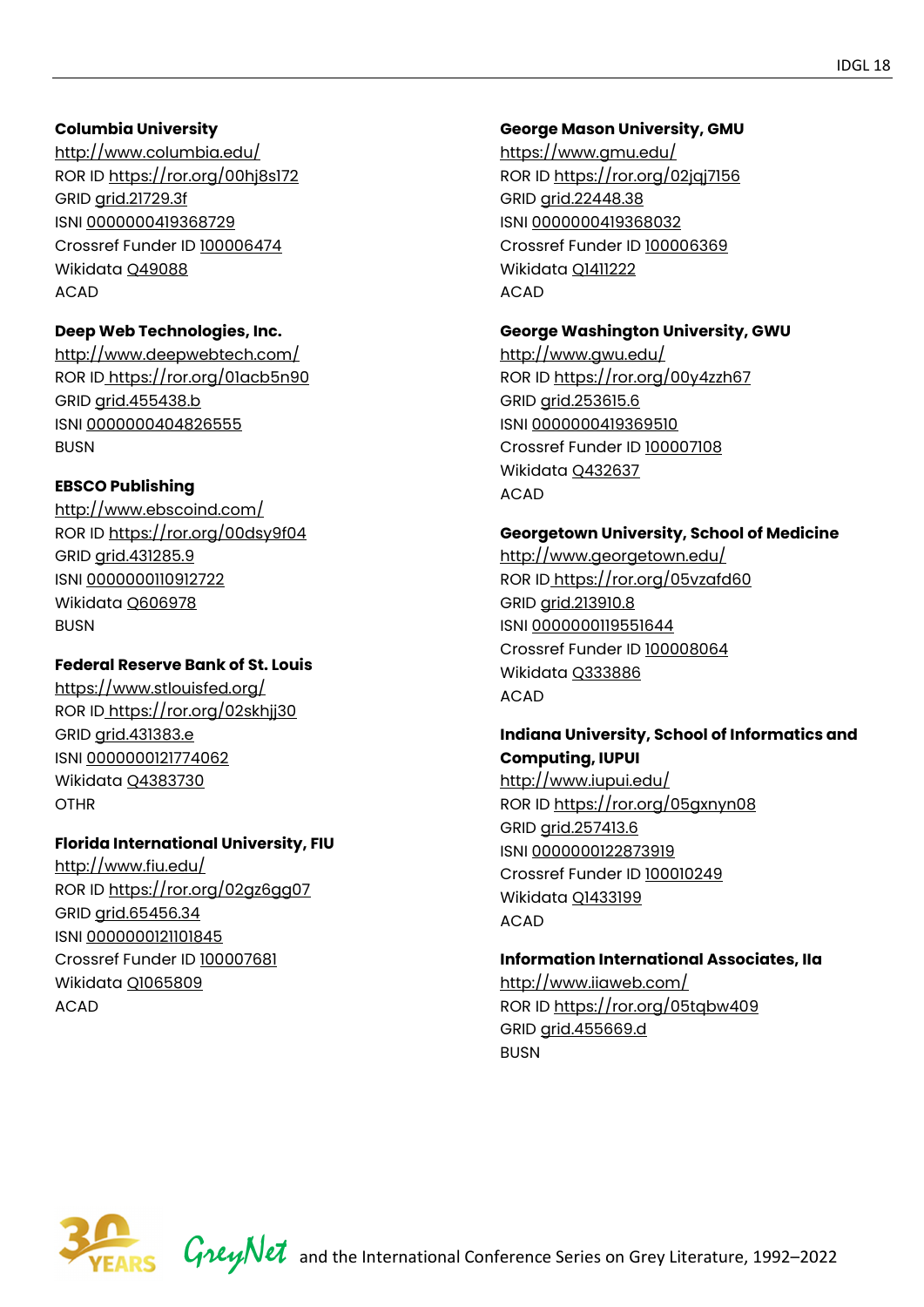#### **Irvine Valley College Library**

<http://www.ivc.edu/Pages/default.aspx> ROR ID<https://ror.org/03y150857> GRID [grid.462401.5](https://grid.ac/institutes/grid.462401.5)  ISNI [0000000089403914](http://isni.org/isni/0000000089403914)  Wikidata [Q6074403](https://www.wikidata.org/wiki/Q6074403) ACAD

#### **LAC-Group Company; LibSource**

<https://lac-group.com/> ROR ID<https://ror.org/014jgh757> GRID [grid.421821.c](https://grid.ac/institutes/grid.421821.c)  ISNI [000000040499732X](http://isni.org/isni/000000040499732X) Wikidata [Q6542488](https://www.wikidata.org/wiki/Q6542488) BUSN

# **Library of Congress**

<http://www.loc.gov/> ROR ID<https://ror.org/04p405e02> GRID [grid.241525.5](https://grid.ac/institutes/grid.241525.5) ISNI [0000000121081928](http://isni.org/isni/0000000121081928) Crossref Funder ID [100005451](https://api.crossref.org/funders/100005451) Wikidata [Q131454](https://www.wikidata.org/wiki/Q131454)  GOVT

#### **Louisiana State University Health Sciences Center**

<http://www.lsuhsc.edu/> ROR ID<https://ror.org/01qv8fp92> GRID [grid.279863.1](https://grid.ac/institutes/grid.279863.1)  ISNI [0000000089541233](http://isni.org/isni/0000000089541233) Crossref Funder ID [100010519](https://api.crossref.org/funders/100010519) Wikidata [Q6460011](https://www.wikidata.org/wiki/Q6460011)  ACAD

# **Modern Language Association, MLA**

<https://www.mla.org/> ROR ID<https://ror.org/00ag8ns14> GRID [grid.447017.1](https://grid.ac/institutes/grid.447017.1) ISNI [0000000404417700](http://isni.org/isni/0000000404417700)  Crossref Funder ID [100005181](https://api.crossref.org/funders/100005181) Wikidata [Q1506059](https://www.wikidata.org/wiki/Q1506059)  OTHR

#### **Mount Sinai School of Medicine, MSSM**

<http://icahn.mssm.edu/> ROR ID<https://ror.org/04a9tmd77> GRID [grid.59734.3c](https://grid.ac/institutes/grid.59734.3c)  ISNI [0000000106702351](http://isni.org/isni/0000000106702351) Crossref Funder ID [100007277](https://api.crossref.org/funders/100007277) Wikidata [Q1950740](https://www.wikidata.org/wiki/Q1950740)  ACAD

#### **National Information Standards Organization, NISO**

<https://www.niso.org/> ROR ID<https://ror.org/03cwgd676> GRID [grid.497313.b](https://grid.ac/institutes/grid.497313.b) ISNI [000000012111665X](http://isni.org/isni/000000012111665X)  OTHR

#### **National Library of Medicine, NLM**

<https://www.nlm.nih.gov/> ROR ID<https://ror.org/0060t0j89> GRID [grid.280285.5](https://grid.ac/institutes/grid.280285.5) ISNI [0000000405077840](http://isni.org/isni/0000000405077840)  Crossref Funder ID [100000092](https://api.crossref.org/funders/100000092)  Wikidata [Q611833](https://www.wikidata.org/wiki/Q611833)  GOVT

#### **Naval Research Laboratory, NRL**

[https://www.drdo.gov.in/labs-and](https://www.drdo.gov.in/labs-and-establishments/naval-materials-research-laboratory-nmrl)[establishments/naval-materials-research](https://www.drdo.gov.in/labs-and-establishments/naval-materials-research-laboratory-nmrl)[laboratory-nmrl](https://www.drdo.gov.in/labs-and-establishments/naval-materials-research-laboratory-nmrl)  ROR ID<https://ror.org/04n881142> GRID [grid.508690.2](https://grid.ac/institutes/grid.508690.2)  ISNI [000000041755910X](http://isni.org/isni/000000041755910X) Wikidata [Q6981858](https://www.wikidata.org/wiki/Q6981858)  GOVT

#### **New York Academy of Medicine**

<http://www.nyam.org/> ROR ID<https://ror.org/00mwdv335> GRID [grid.410402.3](https://grid.ac/institutes/grid.410402.3) ISNI [0000000404431799](http://isni.org/isni/0000000404431799) Crossref Funder ID [100007261](https://api.crossref.org/funders/100007261) Wikidata [Q2822445](https://www.wikidata.org/wiki/Q2822445) ACAD

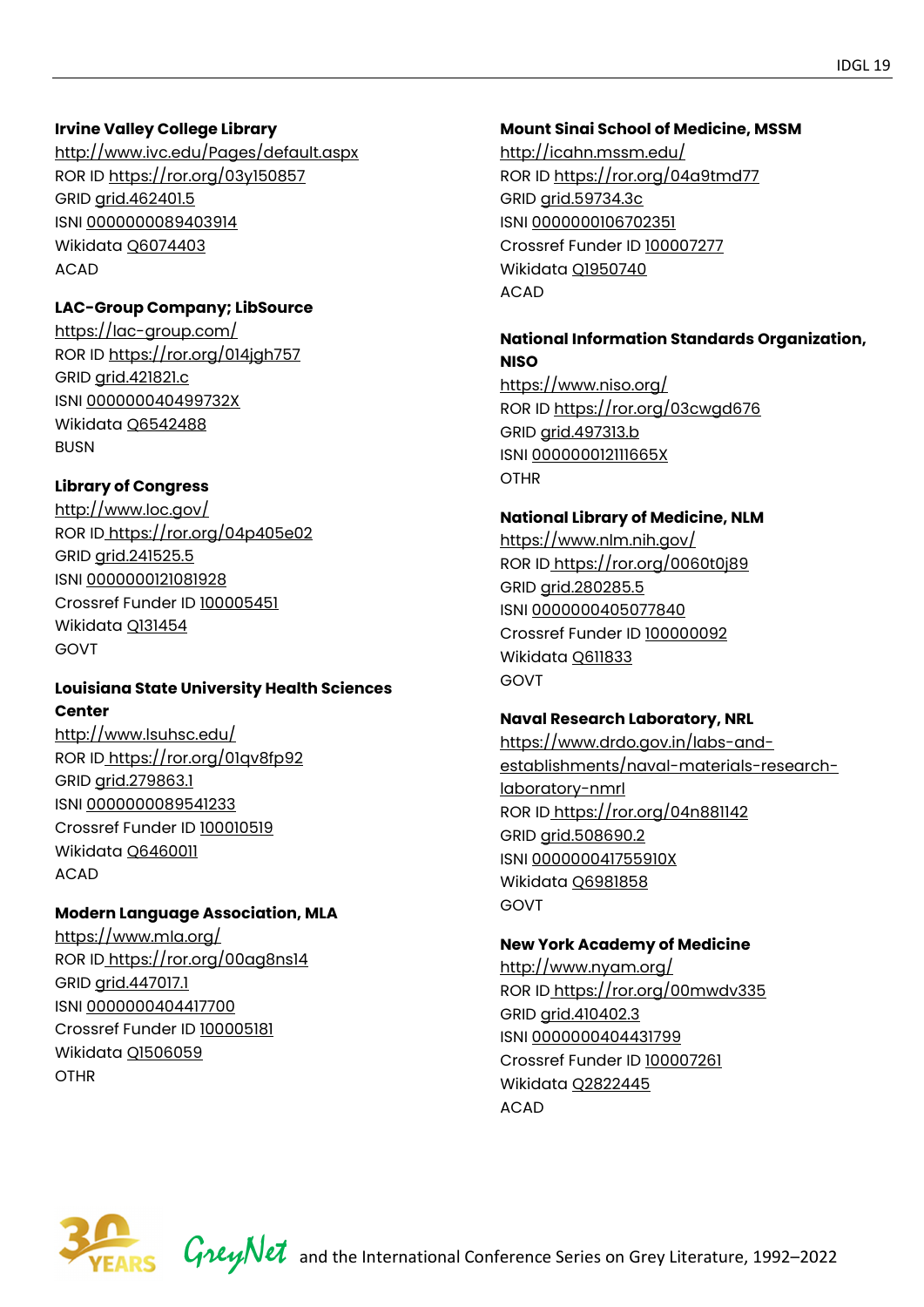#### **New York Medical College**

<http://www.nymc.edu/> ROR ID<https://ror.org/03dkvy735> GRID [grid.260917.b](https://grid.ac/institutes/grid.260917.b) ISNI [000000010728151X](http://isni.org/isni/000000010728151X)  Wikidata [Q4115972](https://www.wikidata.org/wiki/Q4115972) ACAD

#### **New York University**

<http://www.nyu.edu/> ROR ID<https://ror.org/0190ak572> GRID [grid.137628.9](https://grid.ac/institutes/grid.137628.9)  ISNI [0000000419368753](http://isni.org/isni/0000000419368753)  Crossref Funder ID [100006732](https://api.crossref.org/funders/100006732)  Wikidata [Q49210](https://www.wikidata.org/wiki/Q49210) ACAD

#### **Office of Scientific & Technical Information, OSTI-DOE**

<https://www.osti.gov/> ROR ID<https://ror.org/031478740> GRID [grid.483387.3](https://grid.ac/institutes/grid.483387.3) ISNI [0000000404054313](http://isni.org/isni/0000000404054313) Wikidata [Q2015776](https://www.wikidata.org/wiki/Q2015776) GOVT

#### **Oregon State University, OSU**

<http://oregonstate.edu/> ROR ID<https://ror.org/00ysfqy60> GRID [grid.4391.f](https://grid.ac/institutes/grid.4391.f) ISNI [0000000121121969](http://isni.org/isni/0000000121121969) Crossref Funder ID [100009612](https://api.crossref.org/funders/100009612)  Wikidata [Q861888](https://www.wikidata.org/wiki/Q861888) ACAD

#### **Portland State University**

<https://www.pdx.edu/> ROR ID<https://ror.org/00yn2fy02> GRID [grid.262075.4](https://grid.ac/institutes/grid.262075.4) ISNI [0000000110871481](http://isni.org/isni/0000000110871481) Crossref Funder ID [100007083](https://api.crossref.org/funders/100007083) Wikidata [Q1771717](https://www.wikidata.org/wiki/Q1771717) ACAD

#### **Pratt Institute**

<https://www.pratt.edu/> ROR ID<https://ror.org/007m3p006> GRID [grid.262107.0](https://grid.ac/institutes/grid.262107.0) ISNI [0000000122149883](http://isni.org/isni/0000000122149883)  Wikidata [Q1204714](https://www.wikidata.org/wiki/Q1204714) ACAD

#### **ProQuest**

<http://www.proquest.com/> ROR ID<https://ror.org/039swsa61> GRID [grid.466990.4](https://grid.ac/institutes/grid.466990.4) Wikidata [Q7454715](https://www.wikidata.org/wiki/Q7454715) **BUSN** 

# **Rutgers University**

<http://www.rutgers.edu/> ROR ID<https://ror.org/05vt9qd57> GRID [grid.430387.b](https://grid.ac/institutes/grid.430387.b) ISNI [0000000419368796](http://isni.org/isni/0000000419368796) Crossref Funder ID [100007558](https://api.crossref.org/funders/100007558)  Wikidata [Q499451](https://www.wikidata.org/wiki/Q499451) ACAD

#### **Scholarly Publishing and Academic Resources Coalition, SPARC**

<https://sparcopen.org/> ROR ID<https://ror.org/01dktcn28> GRID [grid.507195.f](https://grid.ac/institutes/grid.507195.f) ISNI [0000000403915417](http://isni.org/isni/0000000403915417) Wikidata [Q647039](https://www.wikidata.org/wiki/Q647039) OTHR

#### **Smithsonian Libraries**

<http://library.si.edu/> ROR ID<https://ror.org/05mgwy297> GRID [grid.432623.2](https://grid.ac/institutes/grid.432623.2) ISNI [0000000120343957](http://isni.org/isni/0000000120343957) Crossref Funder ID [100009200](https://api.crossref.org/funders/100009200)  Wikidata [Q1609326](https://www.wikidata.org/wiki/Q1609326)  OTHR



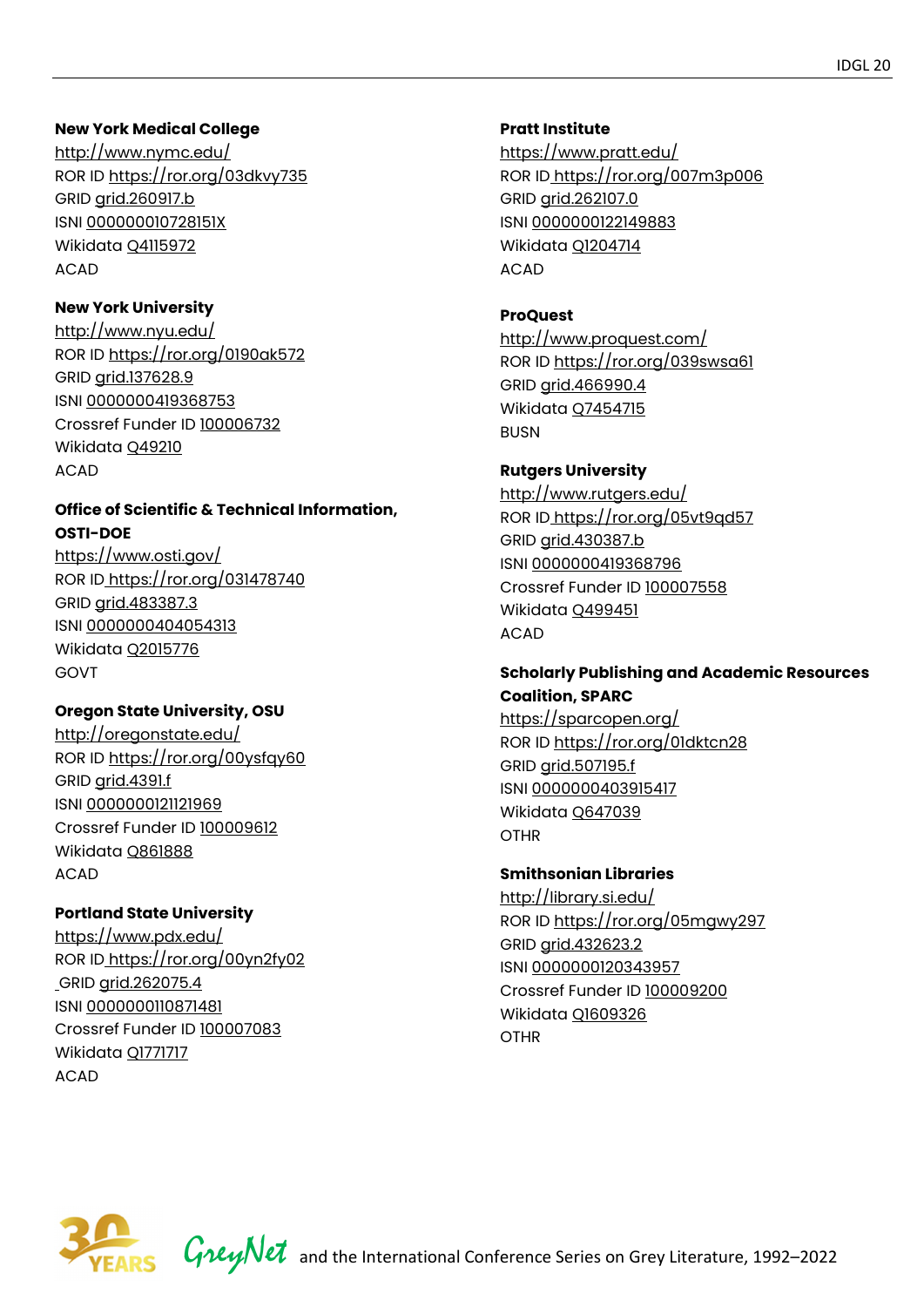#### **State University of New York at Buffalo**

<https://www.buffalo.edu/> ROR ID<https://ror.org/01y64my43> GRID [grid.273335.3](https://grid.ac/institutes/grid.273335.3) ISNI [0000000419369887](http://isni.org/isni/0000000419369887) Crossref Funder ID [100008209](https://api.crossref.org/funders/100008209)  Wikidata [Q681025](https://www.wikidata.org/wiki/Q681025)  ACAD

#### **Texas A&M University, TAMU**

<https://www.tamu.edu/> ROR ID<https://ror.org/01f5ytq51> GRID [grid.264756.4](https://grid.ac/institutes/grid.264756.4) ISNI [0000000446872082](http://isni.org/isni/0000000446872082)  Crossref Funder ID [100007904](https://api.crossref.org/funders/100007904)  Wikidata [Q49212](https://www.wikidata.org/wiki/Q49212) ACAD

# **Texas State Library and Archives Commission, TSLAC**

<http://www.tsl.texas.gov/> ROR ID<https://ror.org/00b132w65> GRID [grid.431198.6](https://grid.ac/institutes/grid.431198.6)  ISNI [0000000105584787](http://isni.org/isni/0000000105584787)  Wikidata [Q7708083](https://www.wikidata.org/wiki/Q7708083)  GOVT

#### **Thomson Reuters**

<http://thomsonreuters.com/en.html> ROR ID<https://ror.org/00m7gt169> GRID [grid.420183.c](https://grid.ac/institutes/grid.420183.c) ISNI [0000000110106114](http://isni.org/isni/0000000110106114)  Wikidata [Q1141267](https://www.wikidata.org/wiki/Q1141267) BUSN

#### **United States Geological Survey**

<http://www.usgs.gov/> ROR ID<https://ror.org/035a68863> GRID arid.2865.9 ISNI [0000000121546924](http://isni.org/isni/0000000121546924) Crossref Funder ID [100000203](https://api.crossref.org/funders/100000203) Wikidata [Q193755](https://www.wikidata.org/wiki/Q193755) GOVT

# **United States Government Accountability Office, GAO**

<https://www.gao.gov/> ROR ID<https://ror.org/02vawy993> GRID [grid.431402.0](https://grid.ac/institutes/grid.431402.0) ISNI [0000000123081841](http://isni.org/isni/0000000123081841) Crossref Funder ID [100006674](https://api.crossref.org/funders/100006674)  Wikidata [Q749118](https://www.wikidata.org/wiki/Q749118) GOVT

#### **University Corporation for Atmospheric Research**

<https://www2.ucar.edu/> ROR ID<https://ror.org/04zhhyn23> GRID [grid.413455.2](https://grid.ac/institutes/grid.413455.2) ISNI [0000000098072096](http://isni.org/isni/0000000098072096) Crossref Funder ID [100005626](https://api.crossref.org/funders/100005626) Wikidata [Q3366349](https://www.wikidata.org/wiki/Q3366349)  OTHR

#### **University of Akron, Center for the History of Psychology**

<http://www.uakron.edu/> ROR ID<https://ror.org/02kyckx55> GRID [grid.265881.0](https://grid.ac/institutes/grid.265881.0)  ISNI [0000000121868990](http://isni.org/isni/0000000121868990)  Crossref Funder ID [100008875](https://api.crossref.org/funders/100008875)  Wikidata [Q1346135](https://www.wikidata.org/wiki/Q1346135)  ACAD

#### **University of Arizona Libraries**

<http://www.arizona.edu/> ROR ID<https://ror.org/03m2x1q45> GRID [grid.134563.6](https://grid.ac/institutes/grid.134563.6)  ISNI [000000012168186X](http://isni.org/isni/000000012168186X)  Crossref Funder ID [100007899](https://api.crossref.org/funders/100007899)  Wikidata [Q503419](https://www.wikidata.org/wiki/Q503419)  ACAD

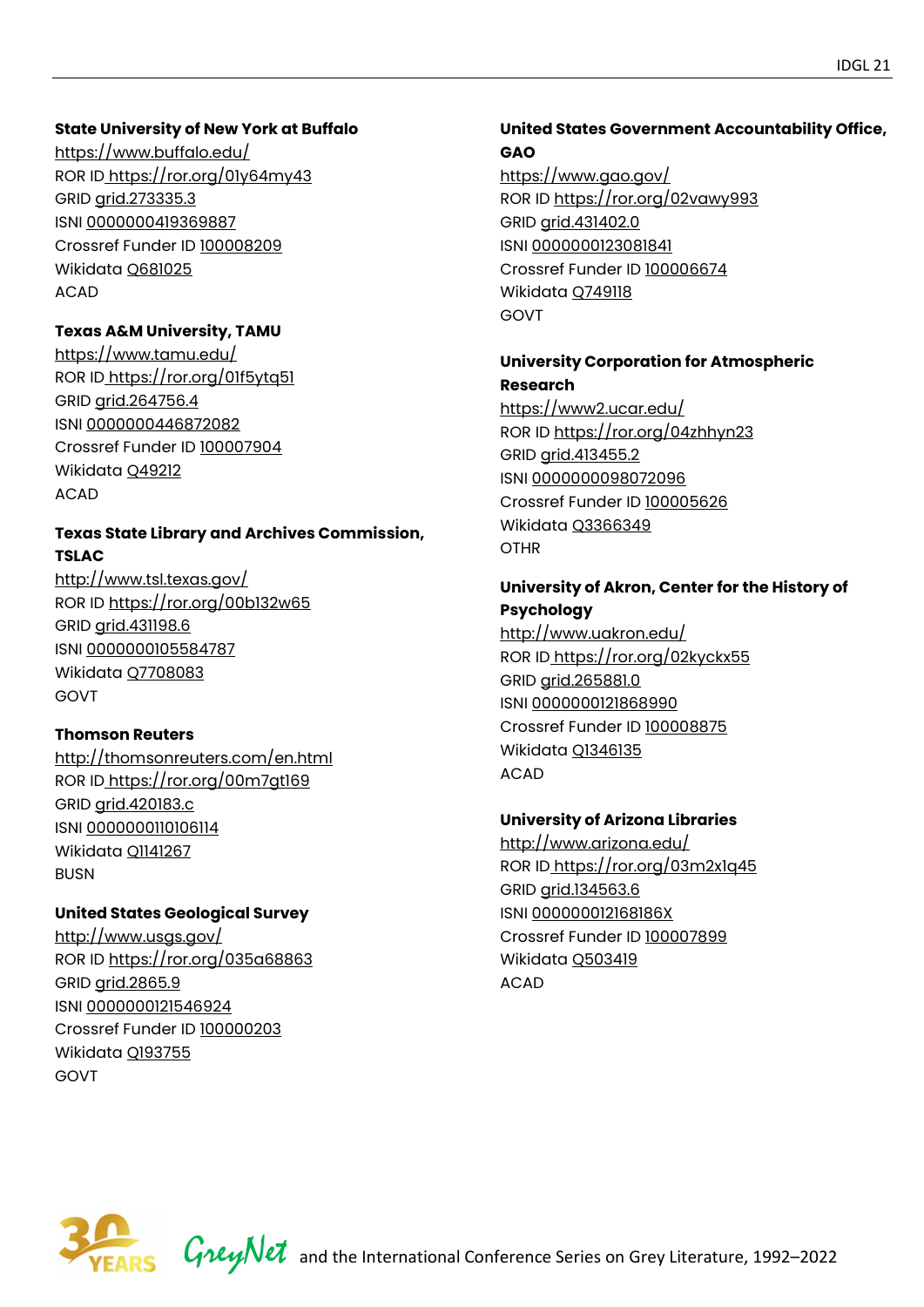#### **University of California, Irvine Libraries, UCI**

<http://uci.edu/> ROR ID<https://ror.org/04gyf1771> GRID [grid.266093.8](https://grid.ac/institutes/grid.266093.8)  ISNI [0000000106687243](http://isni.org/isni/0000000106687243)  Crossref Funder ID [100008476](https://api.crossref.org/funders/100008476)  Wikidata [Q868421](https://www.wikidata.org/wiki/Q868421)  ACAD

# **University of Florida**

<http://www.ufl.edu/> ROR ID<https://ror.org/02y3ad647> GRID [grid.15276.37](https://grid.ac/institutes/grid.15276.37)  ISNI [0000000419368091](http://isni.org/isni/0000000419368091)  Crossref Funder ID [100007698](https://api.crossref.org/funders/100007698)  Wikidata [Q501758](https://www.wikidata.org/wiki/Q501758) ACAD

# **University of Iowa**

<http://www.uiowa.edu/> ROR ID<https://ror.org/036jqmy94> GRID [grid.214572.7](https://grid.ac/institutes/grid.214572.7)  ISNI [0000000419368294](http://isni.org/isni/0000000419368294) Crossref Funder ID [100008893](https://api.crossref.org/funders/100008893) Wikidata [Q45133494](https://www.wikidata.org/wiki/Q45133494) ACAD

#### **University of Kansas, KU**

<http://www.ku.edu/> ROR ID<https://ror.org/001tmjg57> GRID [grid.266515.3](https://grid.ac/institutes/grid.266515.3) ISNI [0000000121060692](http://isni.org/isni/0000000121060692) Crossref Funder ID [100007859](https://api.crossref.org/funders/100007859)  Wikidata [Q52413](https://www.wikidata.org/wiki/Q52413) ACAD

#### **University of Maryland, UMD**

<http://www.umd.edu/> ROR ID<https://ror.org/047s2c258> GRID [grid.164295.d](https://grid.ac/institutes/grid.164295.d) ISNI [0000000109417177](http://isni.org/isni/0000000109417177)  Crossref Funder ID [100006444](https://api.crossref.org/funders/100006444) Wikidata [Q503415](https://www.wikidata.org/wiki/Q503415)  ACAD

#### **University of Minnesota Libraries**

<http://twin-cities.umn.edu/> ROR ID<https://ror.org/017zqws13> GRID [grid.17635.36](https://grid.ac/institutes/grid.17635.36)  ISNI [0000000419368657](http://isni.org/isni/0000000419368657) Crossref Funder ID [100007913](https://api.crossref.org/funders/100007913) Wikidata [Q238101](https://www.wikidata.org/wiki/Q238101) ACAD

# **University of New Orleans, UNO**

<http://www.uno.edu/> ROR ID<https://ror.org/034mtvk83> GRID [grid.266835.c](https://grid.ac/institutes/grid.266835.c) ISNI [0000000121795031](http://isni.org/isni/0000000121795031) Wikidata [Q1474157](https://www.wikidata.org/wiki/Q1474157)  ACAD

# **University of Pittsburgh**

<http://www.pitt.edu/> ROR ID<https://ror.org/01an3r305> GRID [grid.21925.3d](https://grid.ac/institutes/grid.21925.3d) ISNI [0000000419369000](http://isni.org/isni/0000000419369000) Crossref Funder ID [100007921](https://api.crossref.org/funders/100007921) Wikidata [Q235034](https://www.wikidata.org/wiki/Q235034) ACAD

#### **University of Southern California**

<http://www.usc.edu/> ROR ID<https://ror.org/03taz7m60> GRID [grid.42505.36](https://grid.ac/institutes/grid.42505.36) ISNI [0000000121566853](http://isni.org/isni/0000000121566853) Crossref Funder ID [100006034](https://api.crossref.org/funders/100006034) Wikidata [Q4614](https://www.wikidata.org/wiki/Q4614)  ACAD

# **University of Tennessee, UTK**

<http://www.utk.edu/> ROR ID<https://ror.org/020f3ap87> GRID [grid.411461.7](https://grid.ac/institutes/grid.411461.7) ISNI [0000000123151184](http://isni.org/isni/0000000123151184) Crossref Funder ID [100008526](https://api.crossref.org/funders/100008526) Wikidata [Q1150105](https://www.wikidata.org/wiki/Q1150105) ACAD